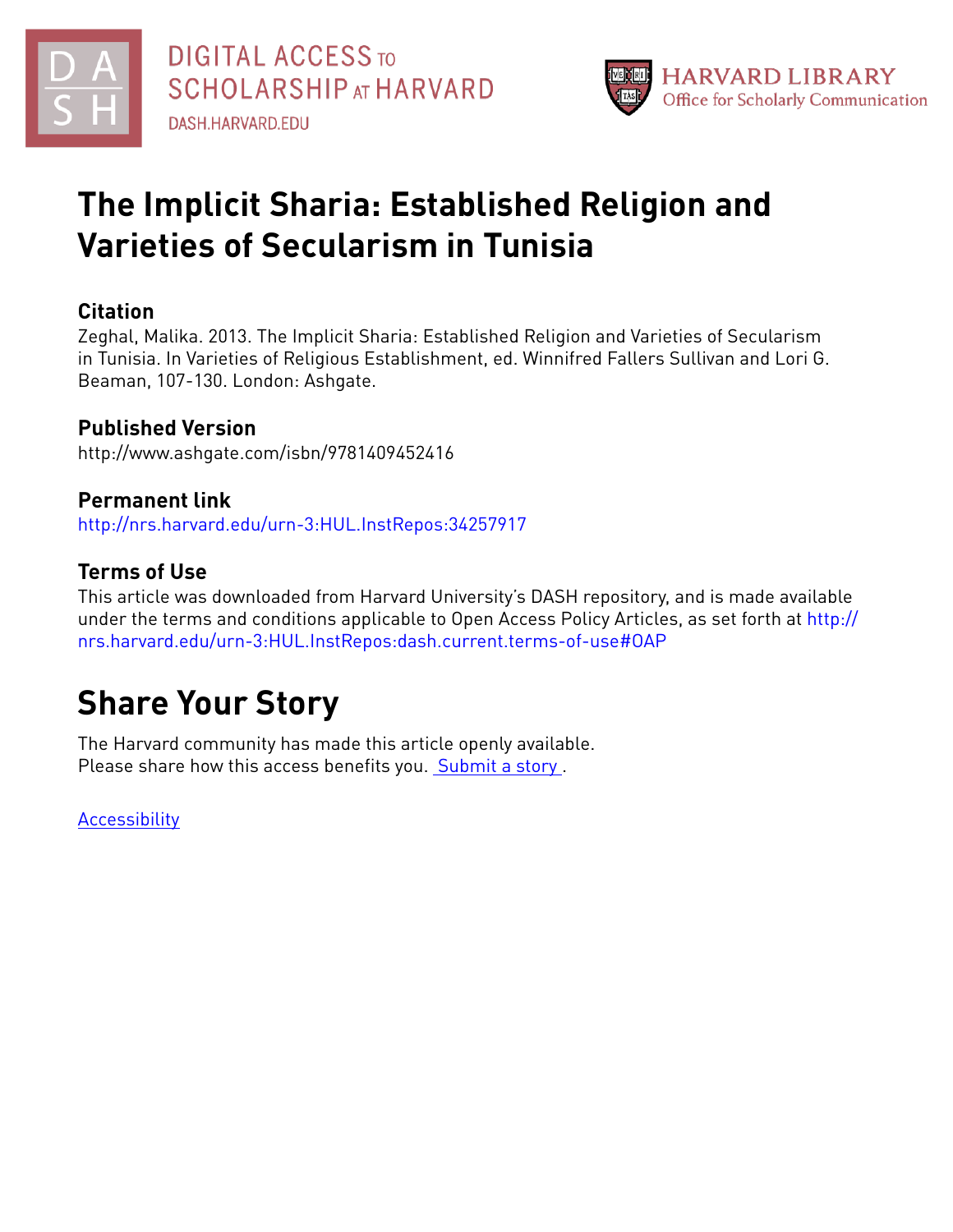## **"The Implicit Sharia: Established Religion and Varieties of Secularism in Tunisia," forthcoming (2013) in Lori Beaman and Winnifred Sullivan,**  *Varieties of Religious Establishment***, London: Ashgate. Malika Zeghal mzeghal@fas.harvard.edu**

The Tunisian uprisings of December 17, 2010-January 14, 2011, which resulted in the departure of President Ben Ali from the country, began a new political era for Tunisians. In particular the legal structures of the authoritarian regime now seemed ripe for deep transformations: soon after the departure of Ben Ali, street demonstrators asked for the election of a Constituent Assembly that would draft a new constitution. Slogans and posters read: "A Constituent Assembly to change the constitution," and "Cancel the constitution: it is a duty." During this extraordinary and ephemeral political moment, it seemed that Tunisians could reconfigure their legal structures and start anew, given that they were united in a consensus against the old structures of the authoritarian regime and the provisory government. For many Tunisians, Tunisia's 1959 constitution had to be abrogated and replaced by a democratic one. In spite of diverging views on this matter among political and legal elites, on March 3, 2011, the interim president of the republic announced the election of a constituent assembly for the summer of 2011.

I thank Winnifred Sullivan, Lori Beaman, Lucette Valensi and Kirsten Wesselfhoeft for their insightful comments on an earlier draft of this paper.

<sup>1</sup> Céline Lussato "La révolution tunisienne n'est pas terminée," La Nouvel Observateur, February 1, 2011, http://tempsreel.nouvelobs.com/actualite/monde/20110221.OBS8387/reportage-la-revolution-tunisienne-n-est-pasterminee.html (accessed June 6, 2011).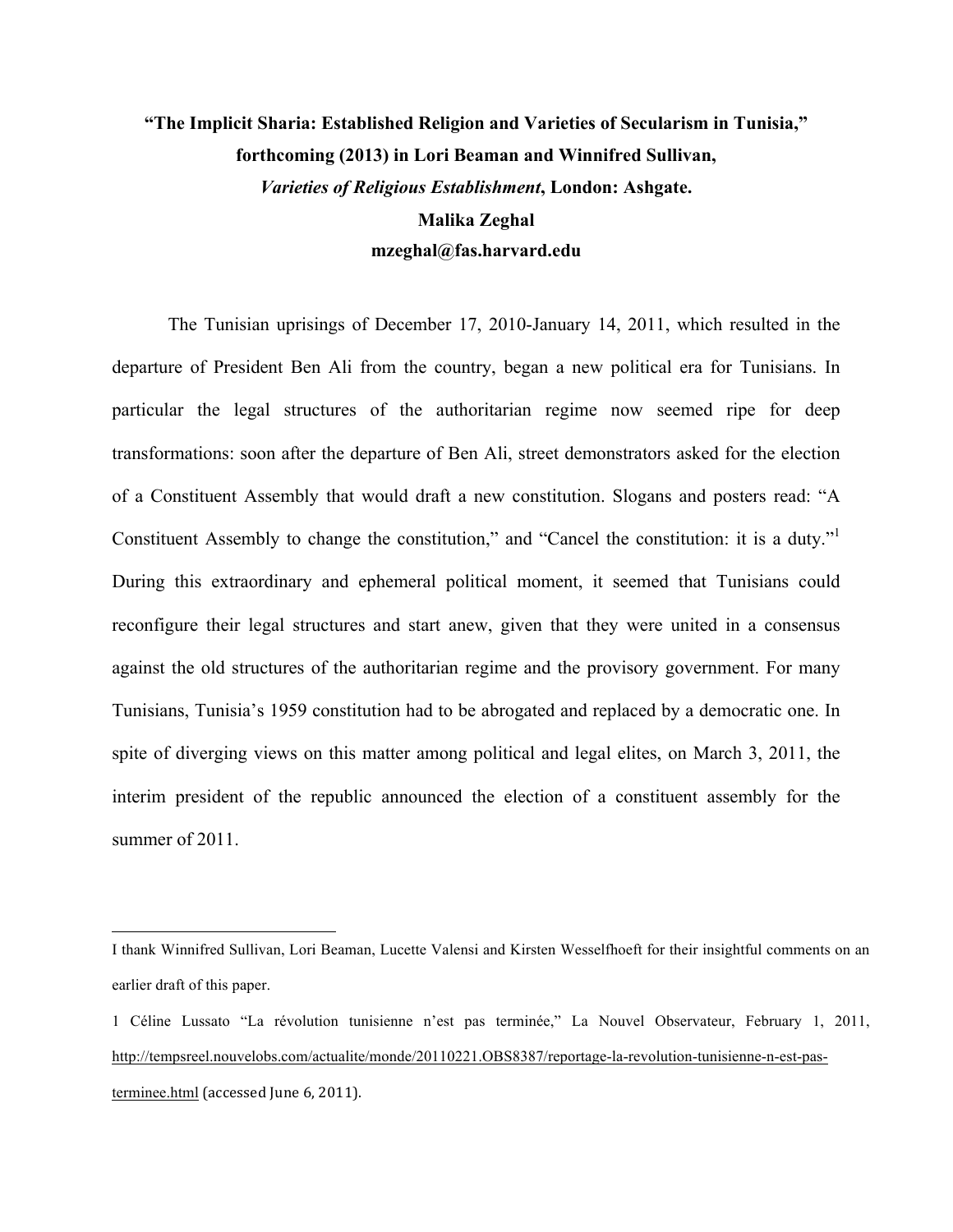If the desire for democracy seemed to be the most important aim uniting all Tunisians on and after January 14, the question of what democracy meant involved more contentious matters, particularly with respect to religion. Remarkably absent during the uprisings, Islam came to the fore afterwards as a crucial factor in public deliberations on two fronts: the future constitution and family law. It seemed that the future of democracy could not be discussed outside of these two interrelated questions. More specifically, debates over the relationship between the state and religion and over the status of women in a democratic Tunisia brought Islam to the center of the nascent political debate. Two questions raised high anxieties in the media and among the population, prompting news articles and even demonstrations in the street. The first was: would the emergence of a democratic system be accompanied by a separation of state and religion, hence leading to the elimination of the 1959 constitution's Article 1 stating that "Tunisia is a free, independent and sovereign state. Its language is Arabic, its religion is Islam, and its regime is the Republic"?<sup>2</sup> Second, would democracy "bring back sharia," and thereby endanger the advancements in women's rights since independence?

These two questions implicitly assumed that since the post-colonial reforms of family law had been imposed through authoritarian state policies, the advent of democracy would lead to the return of "sharia." Among secularists, it was thought that religion, which the authoritarian state had repressed for a long time, could no longer be controlled and censored by a more democratic state and therefore posed a danger for social peace. For the secularists, since Islam had been repressed for so long, its comeback would certainly be somewhat violent and constitute a threat

<sup>2</sup> Tunisian Republic, *Munāqashāt al-majlis al-qawmī al-ta'sīsī*, Markiz al-buḥūth wa'l-dirāsāt al-barlamānīya, vol. 2 (Bardo, 2009), 355.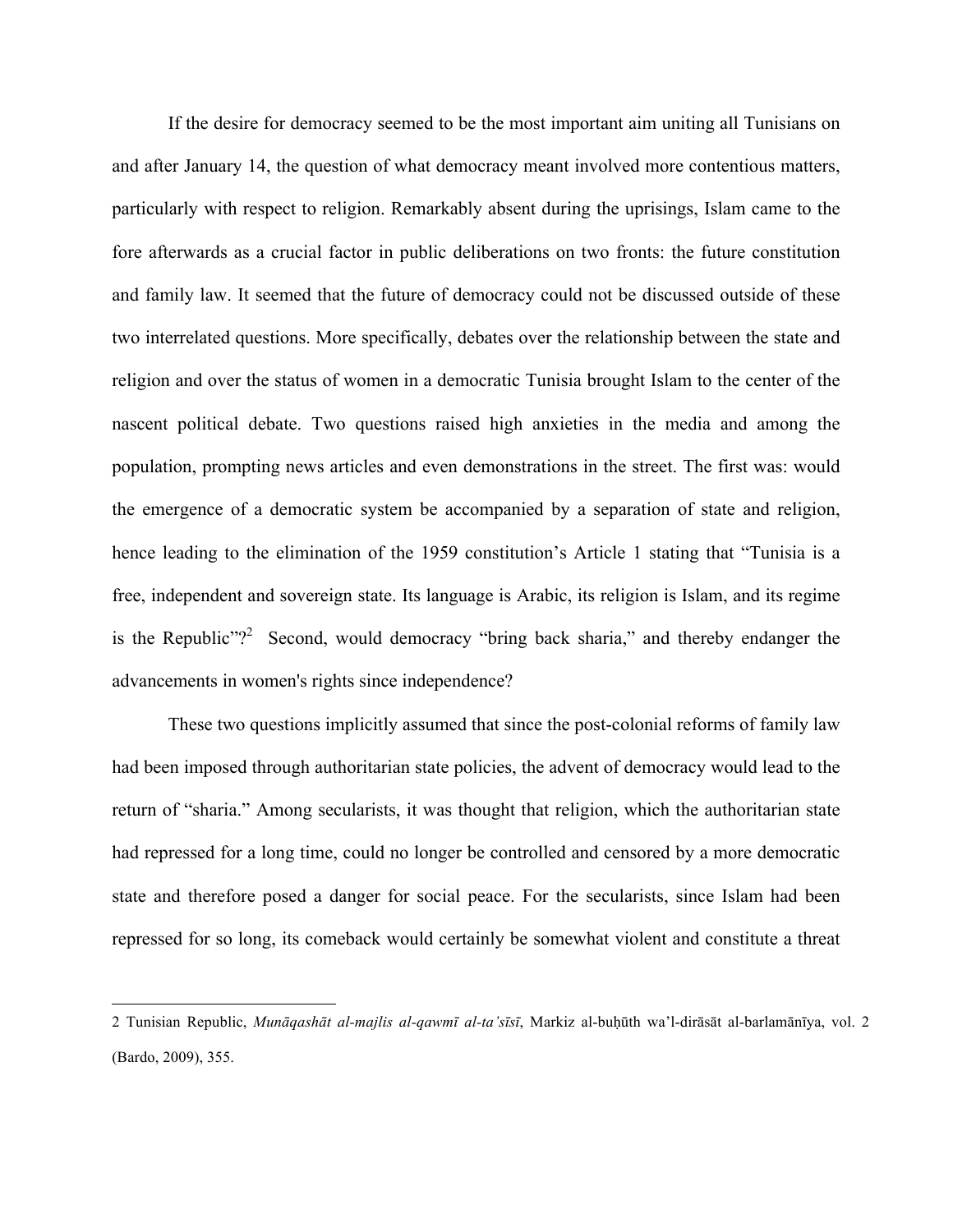to all the progressive values that had been at the center of policy making, even if they had been enforced by a dictatorship. For the Islamists, this return of Islam to the public scene would not be an obstacle for democracy, but would rather allow for the public re-emergence of an Islamic identity that had been marginalized for decades. However, in the discussions that took place around this issue among prominent political activists, the concept of sharia as the foundation for legislation was rejected not only by secularists, but also by mainstream Islamists belonging to the newly legalized al-Nahdha party.

Coming back to Tunisia after twenty years of exile, Rached Ghannouchi, the leader of the Islamist al-Nahdha, declared on January 30, 2011, that "sharia had no place in Tunisia."<sup>3</sup> In the election of October 23, 2011, al-Nahdha won 40 percent of the seats in the Constituent Assembly and allied with two smaller parties of the center-left to form a new government. In the middle of March 2012, while the Constitutional Committee charged with drafting the preamble of the constitution was tackling the question of Islam, tensions heightened in the streets. Islamists of all stripes—from members of al-Nahdha to Salafist groups—demonstrated in favor of including sharia law in the constitution. They expressed themselves against those who thought that Article 1 was sufficient because sharia was not needed and even posed a threat for democracy and women's rights. This tension was in part resolved by a vote among the leadership of al-Nahdha in favor of keeping Article 1 without mentioning sharia law. On March 26, 2012, the Islamist party published a communiqué stating that "the formulation of the 1959 constitution's article 1… is clear and is agreed upon by all the components of society. This article preserves the Arab and

<sup>3 &</sup>quot;Tunisie: L'islamiste Rached Ghannouchi ne briguera pas la présidence," Le! Parisien, January 30, 2011. http://www.leparisien.fr/flash-actualite-monde/rached-ghannouchi-le-visage-de-l-islamisme-tunisien-rentre-au-pays-30- 01-2011-1277385.php ( accessed July 22, 2011).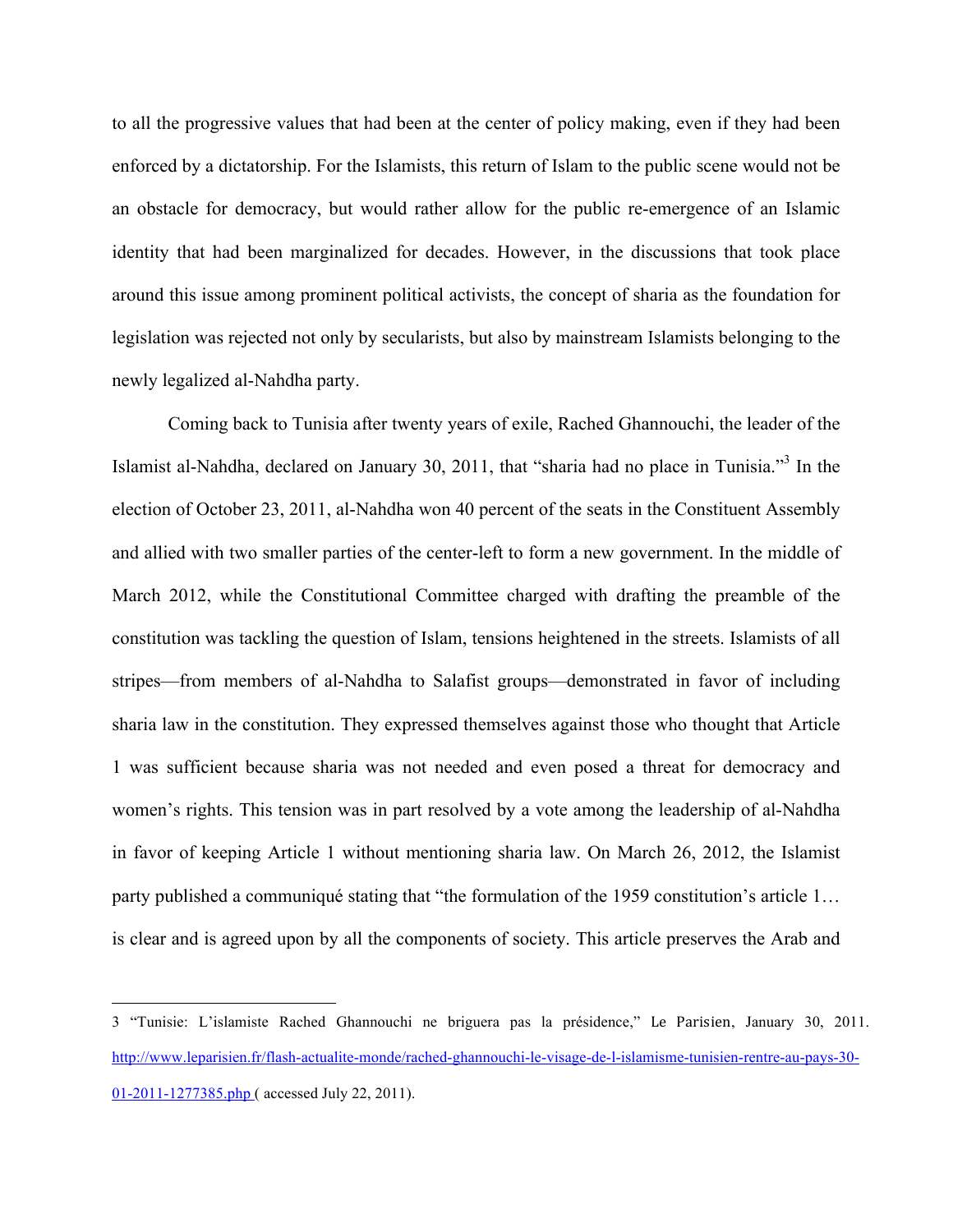Islamic identity of the Tunisian state. At the same time, it confirms the civil and democratic character of the state."<sup>4</sup> On the same day, Rached Ghannouchi called a press conference during which he explained the choice made by al-Nahdha, a choice approved by 53 votes against 13 in the Founding Committee of the party: "these recent days, a controversy arose about the mention of sharia law in the future constitution, to the point that society almost split ideologically between the pro and anti-sharia. In reality, 90% of the Tunisian law is in conformity with sharia  $law."$ <sup>5</sup>

Within the Islamist party, some disagreed with this decision. As Riadh Chaïbi, Chairman of the Organizing Committee of the ninth congress of al-Nahdha told me:

> It was quite difficult [to make this decision]. There is an emotional aspect about the issue of sharia. It is about affects. Of course, there is a tendency to become attached to names without paying attention to content. The word "sharia" is a word deeply rooted in intellectual history, in the history of Islam. There is no one anymore who can say that they are against sharia if they claim an Islamic reference… We are not saying that Sharia is not part of our thought or that we do not recognize sharia. We only said that we would not mention it in the constitution. We want to search for new forms of the meaning of sharia. (…) If sharia becomes the source of legislation, and if a secularist party wins the election with a majority, will the assembly take that party to the constitutional court? Would this contradict democracy? (…) These are very important questions for  $\mathrm{us}$ .<sup>6</sup>

 $\frac{1}{4}$ Al-Nahdha Party, *Bayān*, Tunis, March 26, 2012.

<sup>&</sup>lt;sup>5</sup> Rached Ghannouchi, Press Conference, March 26, 2012. Quoted in Leaders, March 26, 2012, http://www.leaders.com.tn/article/pourquoi-ennahdha-a-accepte-le-maintien-de-l-article-1er-de-la-constitution-de-

<sup>1959?</sup>id=8023 (accessed October 16, 2012).

<sup>6</sup> Interview with Riadh Chaibi, May 30, 2012, Tunis.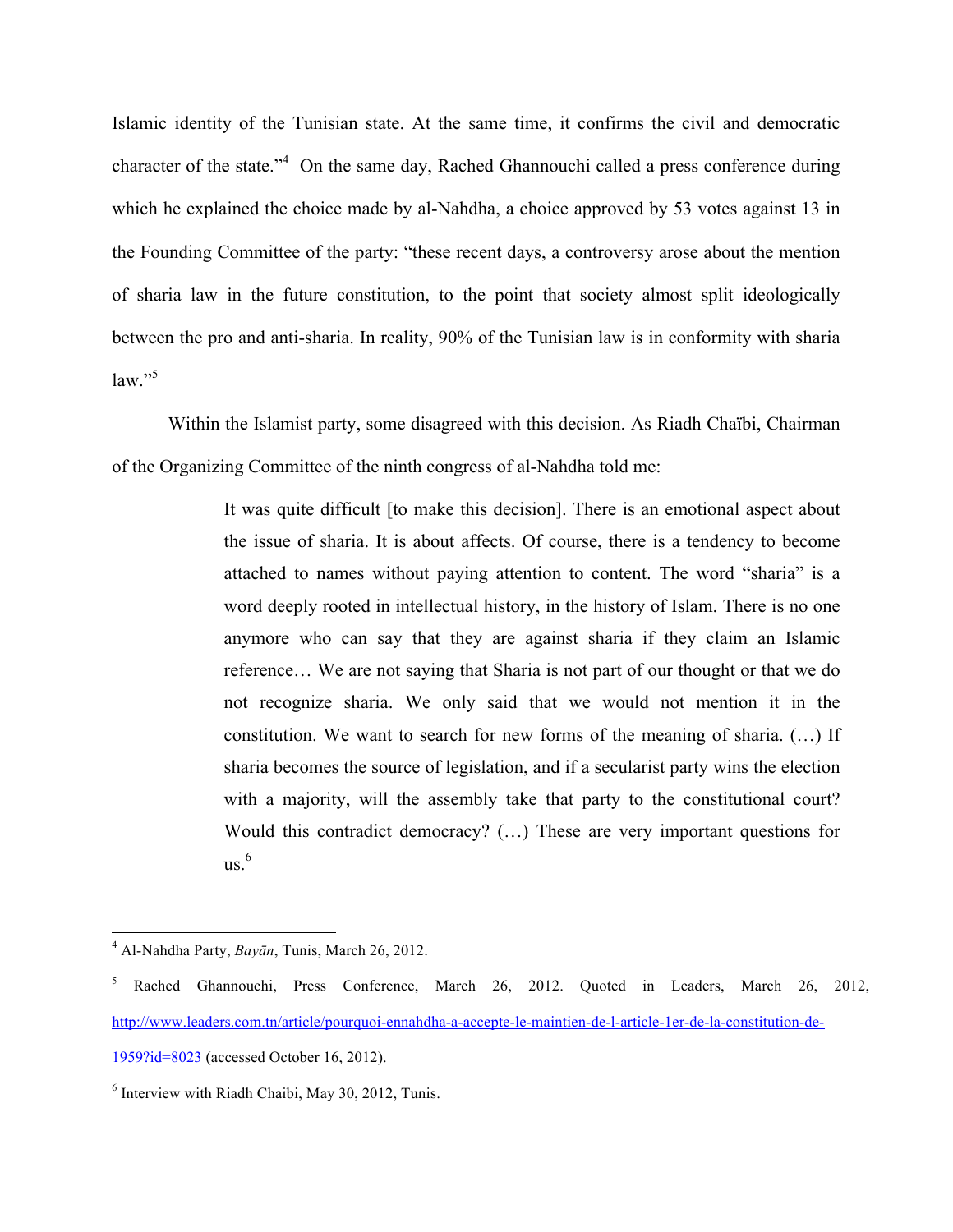While it seemed logical for secularists to refuse sharia as the basis of the law, such a decision might seem surprising coming from Islamists. Al-Nahdha's position was all the more surprising given that polls showed that the majority of Tunisian public opinion was in favor of sharia being a source, but not the only source, of legislation.<sup>7</sup> Perhaps equally surprisingly, secularists accepted that Islam remain "the religion of the state," thereby shunning the principle of the separation of state and religion as a prerequisite for democracy. For instance, Riadh Guerfali, a Tunisian specialist of public law, wrote in the Tunisian blog *Nawaat*, which played a crucial role during the uprising, that the statement "Islam is the religion of the state" actually guaranteed secular democracy.<sup>8</sup> I will come back to this line of reasoning later in this chapter. Here again the secularists and the Islamists from al-Nahdha broadly agreed on the project of democracy combined with religious establishment and secular law. While the issue of a return of sharia as a foundation for legislation was very present in the news in Tunisia during this time, no major political party or activist seemed inclined to challenge Article 1 of the Constitution or the advances made on women's legal status through secular law since 1956.

This concordance of views can partly be analyzed as a political compromise reached by secularists and Islamists in order to survive a transitional period during which risks of instability might threaten all political groups. However, this chapter argues that there are also deep

<sup>-&</sup>lt;br>7 <sup>7</sup> Gallup, "After the Arab Uprisings: Women on Rights, Religion, and Rebuilding," Summer 2012. http://www.gallup.com/poll/155009/Uprisings-Women-Rights-Religion-Rebuilding.aspx (accessed October 29, 2012). On the question of popular legal consciousness and Muslim legal theory, see Tamir Moustapha, "Islamic Law, Women's Rights, and Popular Legal Consciouness in Malaysia," forthcoming in *Law and Social Inquiry*.

<sup>8</sup> See, for instance, Riadh Guerfali, "'L'islam religion d'Etat'. Disposition constitutionnelle garante du processus séculariste de la démocratie tunisienne," March 31, 2011, http://nawaat.org/portail/2011/03/31/islam-religion-detatdisposition-constitutionnelle-garante-du-processus-seculariste-de-la-democratie-tunisienne/ (accessed July 22, 2011).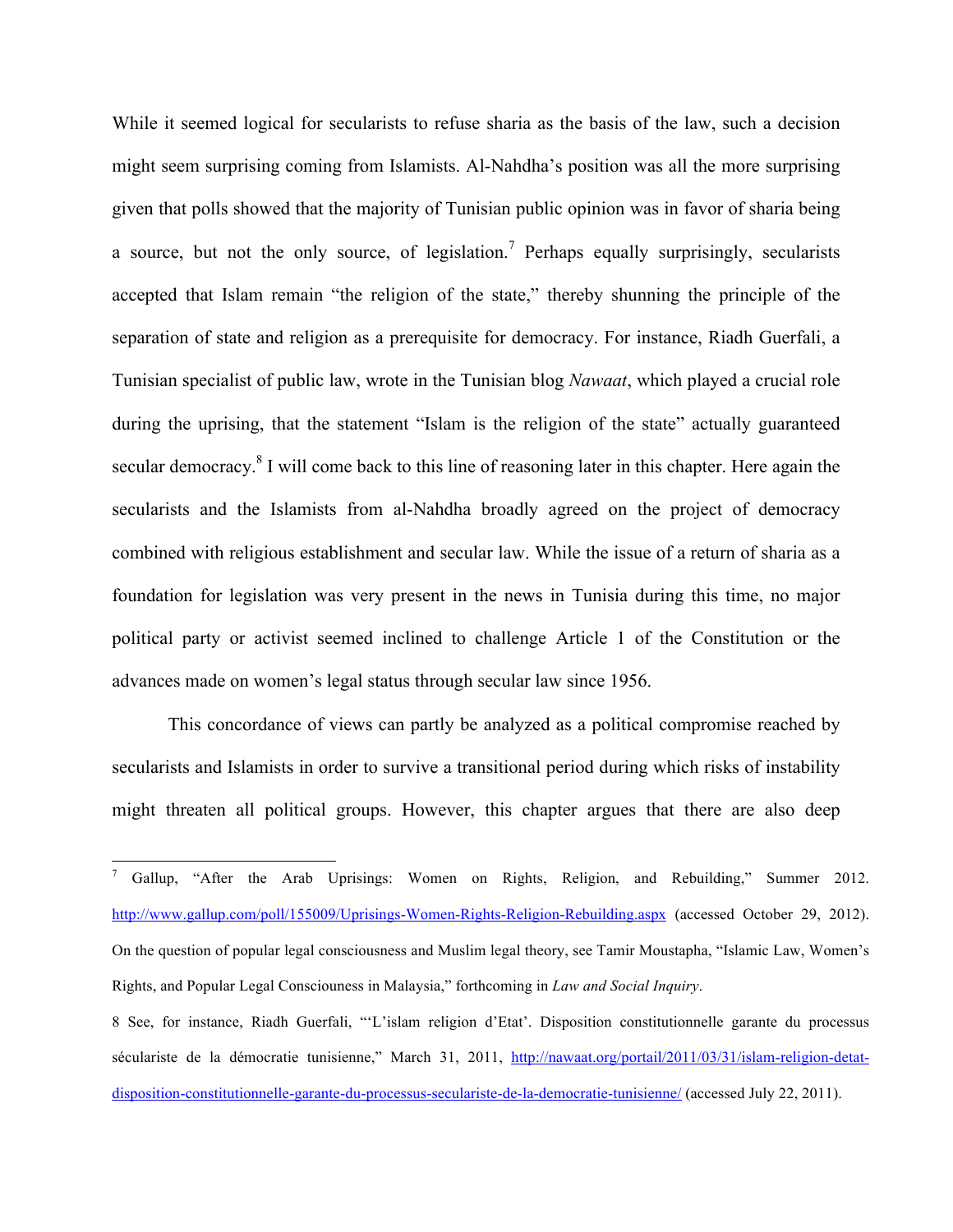historical reasons for such a broad convergence, and describes the subtle and ambiguous ways in which secularists and Islamists continue to diverge in their views on Islam and the state. These two mutually antagonistic groups speak within a single framework whose principles shape the strategies and narratives of both sides. This framework is the end result of a radical transformation of the relations between Islam, sharia, and the state during the nineteenth and twentieth centuries, a transformation that undermined the role of sharia and reduced it to an obscure and unstable place in conceptions of secular law. The gradually diminishing role of sharia under the aegis of the modern state explains why the notion of sharia as a foundation for law is illegible for the Islamists as well as for the secularists. The colonial and post-colonial Tunisian state progressively transformed sharia from a revealed source that operated as a guiding principle for adjudication by the jurist into an implicit point of reference regulating the interaction of two specific domains—the state and the family—that state elites saw as tightly connected.

This shift from sharia as a guiding principle for the jurist to the "implicit sharia" as a distant reference for the law is related to the growing role of the modern state as a legislator that uses the law to fashion the private lives of its subjects in order to make them "modern" citizens who live in the shadow of a state whose identity is "Muslim." As underlined by Wael Hallaq,

> The demise of the shari'a was ushered in by the material internalization of the concept of nationalism in Muslim countries, mainly by the creation of the nation-state. This transformation in the role of the state is perhaps the most crucial fact about the so-called legal reforms. Whereas the traditional ruler considered himself subject to the law and left the judicial and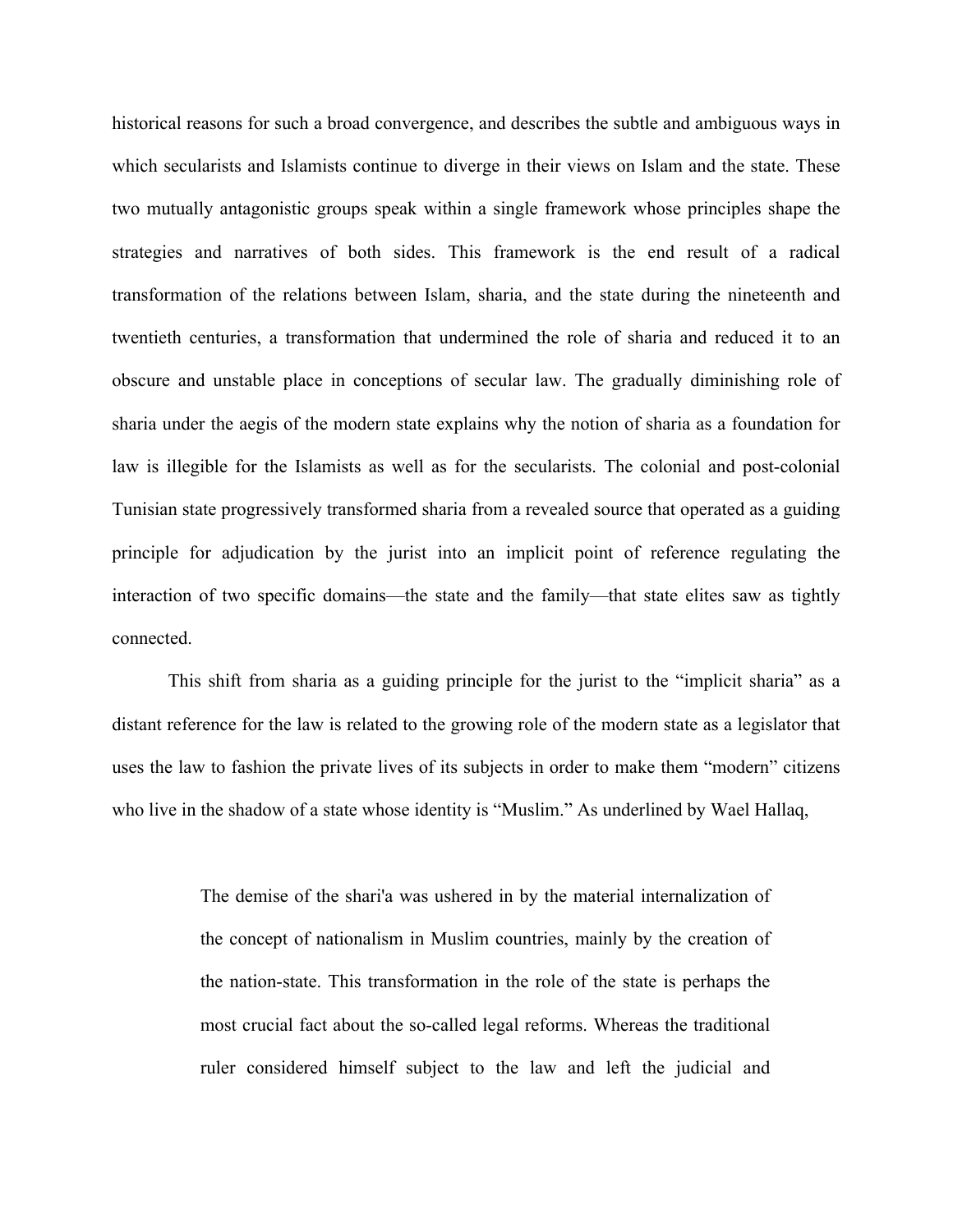legislative functions and authority to the 'ulama, the modern state reversed this principle, thereby assuming the authority that dictated what the law is or is not.<sup>9</sup>

In the case of Tunisia, during the eighteenth and nineteenth centuries, the fiction of the independent jurist was maintained in the official language of the law, whereas in reality the sovereign encroached on sharia law. After independence the state became the legislator, using the secular law as an instrument authoritatively to change family life from a patriarchal structure to a model of increased gender equality.<sup>10</sup> Despite its narratives of "women's rights" and "women's emancipation," the authoritarian state was in fact far from "liberating" women, since it was exercising its implacable authority on all citizens of Tunisia.

This enterprise of social transformation was a project of domestication of practices and forms of life that had thus far escaped the state's regulation. Sharia law, with its jurisprudential expressions, represented one of these forms. In a 1965 speech given in Ankara, Habib Bourguiba, president of Tunisia from 1957 to 1987, subtly described the transformation that had been at play before him and for which he would continue to advocate. He presented it as a compromise that would not lead to separation of state and religion:

Let us not forget that for the Arabs, religion preceded the state. Before the state, religion legislated. By the side of the state, and with the state, religion must guide, inspire, and

<sup>9</sup> Wael Hallaq, "Can the Sharia be restored?" in Yvonne Y. Haddad and Barbara F. Stowasser *Islamic Law and the Challenges of Modernity*, eds Yvonne Y. Haddad and Barbara F. Stowasser (Walnut Creek, Altamira Press, 2004), 21- 53.

<sup>10</sup> For a comparative analysis of these transformations in Northern Africa, see Mounira Charrad, *States and Women's Rights: The Making of Postcolonial Tunisia, Algeria and Morocco*, University of California Press, 2001.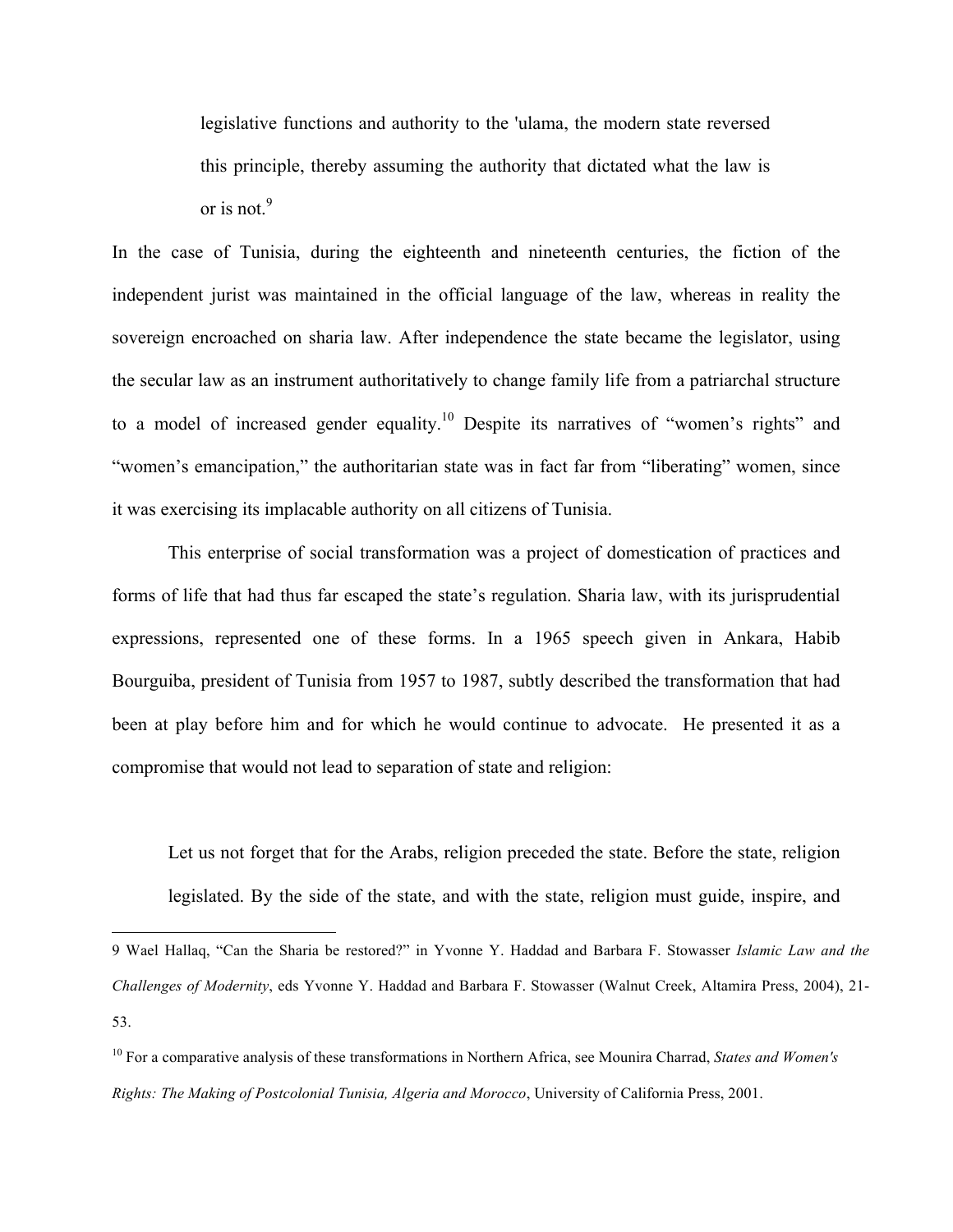harmonize. We consider these two entities [the state and religion] to be complementary, not contradictory, and it appears to us more legitimate to unite them than to separate them. $11$ 

In this new framework characterized by the central presence of the modern state—and by the idea of a "unity" of religion and state—the state took on the role of legislator. It relegated sharia—conspicuously absent from Bourguiba's 1965 speech—to an uncertain and precarious role while making "Islam" as a religion an object to regulate as well as the foundation of its own identity. After the uprisings of 2010-2011, it was within this framework of religious establishment and secular law that all Tunisian political elites, including the leadership of al-Nahdha party, understood the marked role of Islam in the state—a by-product of colonial and post-colonial state interventions, rather than the result of the presence and the activism of the Islamists themselves. They all accepted the role of religion in the Constitution, but made sharia at most a "reference" that had participated historically in the modern state's formulation of the secular law, if not merely a thing of the past that had disappeared.

To understand the common framework under which the al-Nahdha party and Tunisian secularists operate, I explain in part I how, starting in the  $19<sup>th</sup>$  century, a new legal regime made sharia progressively "implicit" in Tunisia. In part II, I examine the legal debates about the significance of sharia in Tunisian law in post-colonial times. In part III, I show how, in post Ben

<sup>11</sup> Quoted in Ahmed Mestiri, Preface to Nazli Hafsia, *Le contrat de mariage en Tunisie jusqu'à 1956* (Carthaginoiseries, Tunis, 2005), 8.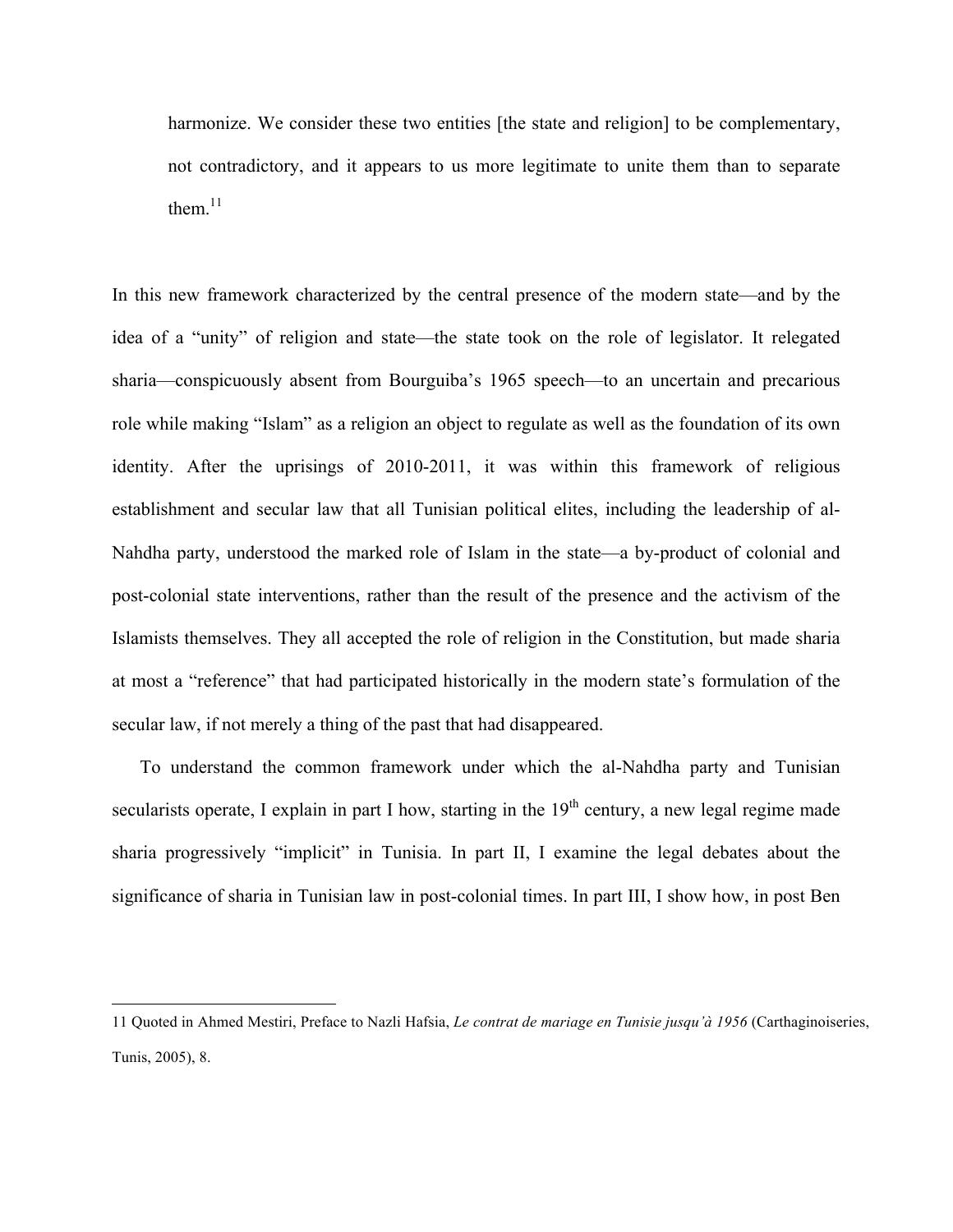Ali Tunisia, religious establishment, rather than sharia law, provides the tools that the al-Nahdha Party uses to protect and reinforce the Islamic identity of the Tunisian state and society .

### **I. The Genealogy of Family Law Codification: the Implicit Sharia**

In nineteenth-century Tunisia, a movement for codification of the law was initiated and encouraged by state administrators and reformers such as Khayr al-Din al-Tunisi and foreign agents, in particular British and French consuls. It was inspired by a deep dissatisfaction with the state of affairs of the legal system. The Europeans criticized the perceived disorder and arbitrariness of the legal system, which prevented them from conducting business in the country in the way they saw fit. They pressured the Bey of Tunis to proclaim the Security Pact (1857) and the Constitution (1861), which reformed the legal status of all residents of the Regency. The security pact of 1857 guaranteed the equality of all residents of the Regency regardless of their "religion," their language, and their "color" (*al-adyān, al-alsina, wa'l-alwān*). 12 The Constitution of 1861 established new tribunals that would adjudicate on commercial and criminal issues. These issues were thereafter taken out of the purview of the Bey's personal judiciary and out of the sharia tribunals. $^{13}$ 

Between 1856 and 1876, the Bey's government reorganized the sharia tribunals by circumscribing their domain to that of family law, endowments, and property, and by formalizing their operations in more official structures. 14 Thus, before the occupation of Tunisia by the

 <sup>12</sup> *<sup>Q</sup>ānūn al-dawla*, (Tunis: Matba 'at al-dawla al-Tūnisīya, 1861), 6.

<sup>13</sup> Therese Womble, *Early Constitutionalism in Tunisia, 1857-1864: Reform and Revolt.* PhD diss., (Princeton University, 1997).

<sup>14</sup> A. Sébaut, *Dictionnaire de législation tunisienne* (Paris : Marchal et Billard éditeurs, 1888) 212. See also Bahri Guiga, *Essai sur l'évolution du Charaa et son application judiciaire en Tunisie* (Paris : Jouve et Compagnie Editeurs,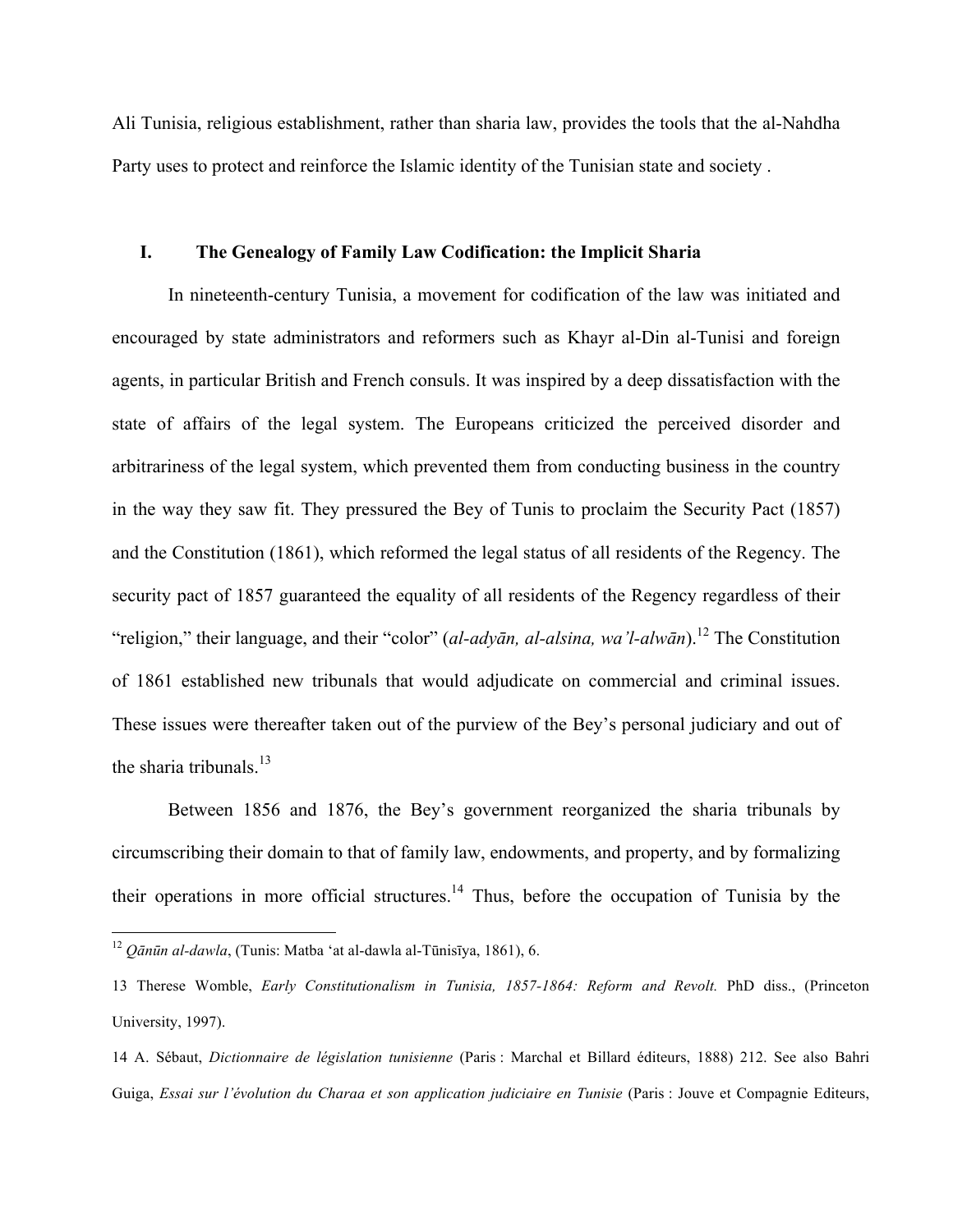French, sharia tribunals were already limited to a domain that the French authorities would only shrink further during their presence in Tunisia (1881-1956). Th French eliminated property rights and real estate issues from the purview of the sharia tribunals in order to control land more easily. Family law remained the domain of the *qadis*, however, who adjudicated through their traditional system of jurisprudence based on either Maliki or Hanafi law, while the rest of the legal system was subject to recently published codes. In the eyes of the French authorities and of many Tunisian jurists, this legal dualism had many faults: in particular the new context of the modern state made it necessary to formalize the institutions of marriage and divorce under the state's own aegis and made Muslim law, which kept family matters regulated in informal ways and out of the control of the state, an anomaly.

The Tunisian reformists at times conformed to European demands, since the legal texts of 1857 and 1861 intended to counter the sovereign's despotism, but with a true dislike for the French and British attempts to dictate their terms to the Regency. Using the same narratives as other reformists such as Muhammad Abduh in Egypt, they denounced the obscurity of the *shar'i* legal process, its lack of standardization, and its consequent arbitrariness. For the ulama who expressed their desire to reform the legal system and codify sharia, it was not that sharia was impossible to implement, but simply that the *ad hoc* process that characterized sharia courts was

 1930); Robert Brunschvig, "Justice laïque et justice religieuse dans la Tunisie des Deys et des Beys jusqu'au milieu du XIXème siècle," *Studia Islamica* 23 (1965) : 27-70. For a historical testimony on these legal transformations, see Ahmad Ibn Abi Diyaf, *Itḥāf ahl al-zamān bi-akhbār mulūk tūnis wa 'ahd al-amān*, al-dār al-'arabiyya lil-kitāb, (Tunis: al-Maṭbaʻah al-Rasmīyah lil-Jumhūrīya al-Tūnisīyah, 1063-1966). The most detailed second-hand account is in Muhammad Bouzghiba, *Harakat Taqnīn al-fiqh al-islāmī bi'l-bilād al-tūnisiyya (1857-1965),* (Tunis: Markiz al-nashr al-jāmi'ī*,* 2003).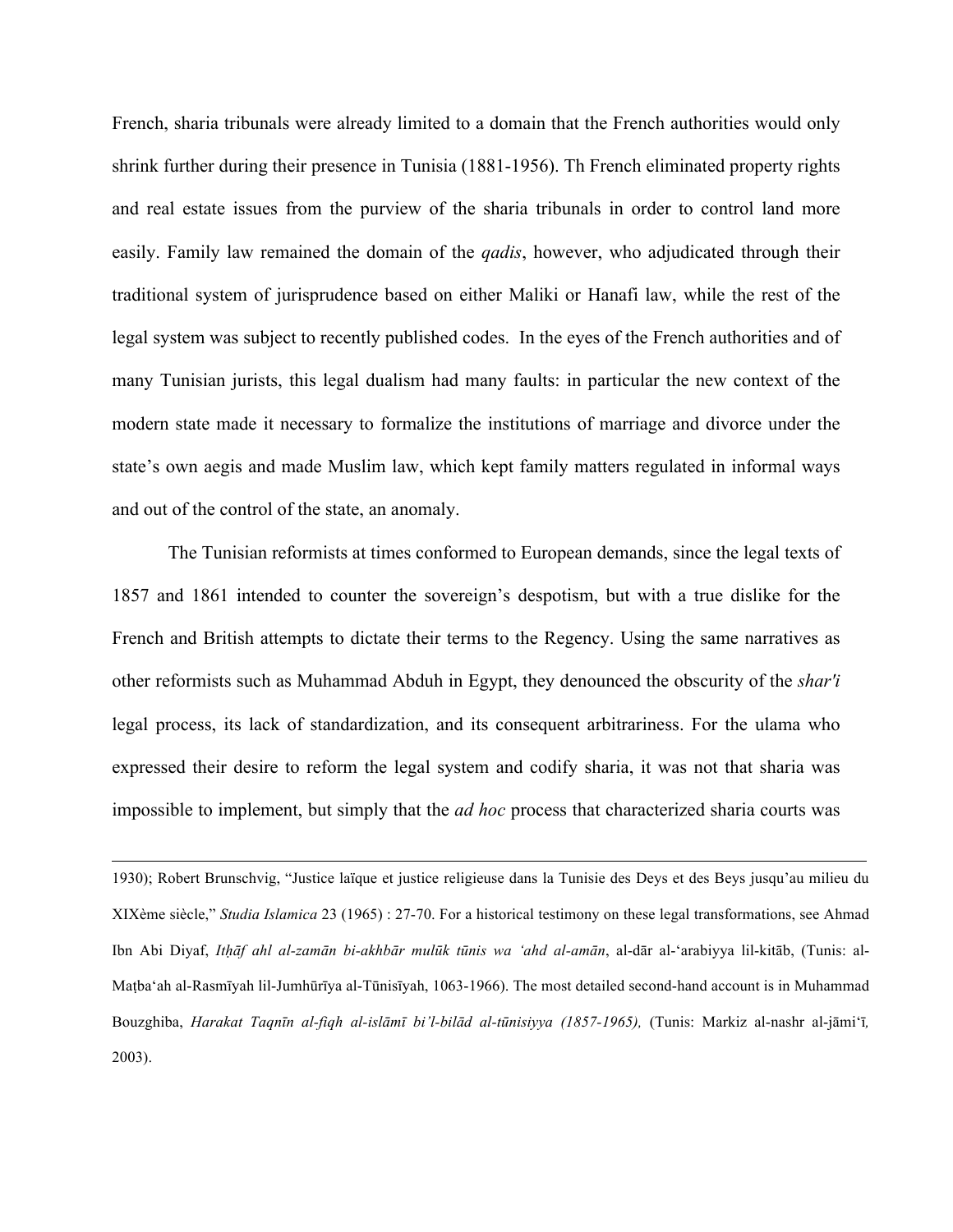not legible anymore: it appeared disorganized and was viewed as corrupt and unjust. This, they explained, was not a result of the substance of the sharia but rather of the procedures through which it was implemented. There was a need to codify the law into a standardized text—as opposed to a stock of compendia written by medieval jurists and only known to and understandable by a few specialists—in order for it to be accessible to both judges and litigants. In his 1922 essay *Martyr Tunisia*, addressed to the French public as a request for full Tunisian sovereignty, Shaykh Abdelaziz al-Thaalibi dedicated a chapter to the justice system. He described the judicial organization of Tunisia as "a monstrous monument of insecurity and injustice.… There is not one system of justice in Tunisia: there are five systems of justice: a French system of justice that represents French sovereignty, a Tunisian-Muslim system, a Jewish system, a secular system and a mixed (French-Tunisian) system." Commenting on the Muslim sharia court (what he called the "Tunisian-Muslim system") he described it as "archaic." "Its difficult situation," he wrote,

> is not caused by Muslim law itself, but by the poor organization of this court and the lack of codes… The procedure is dense and inextricable. The judge does not adjudicate according to his opinion and he has no power of appreciation. He is bound to a system of legal proofs. … In order to prove a fact, as well as to challenge it, there is a need for at least two witnesses. Hence the number of witnesses in a trial might increase indefinitely… and the trial might last for years, sometimes generations! … Contrary to the exigencies of Muslim law, the judgments are never justified. There is no administrative organization, nothing is filed, the titles of the defendants are lost on the benches, at the judges' homes, or in the notaries' offices. And on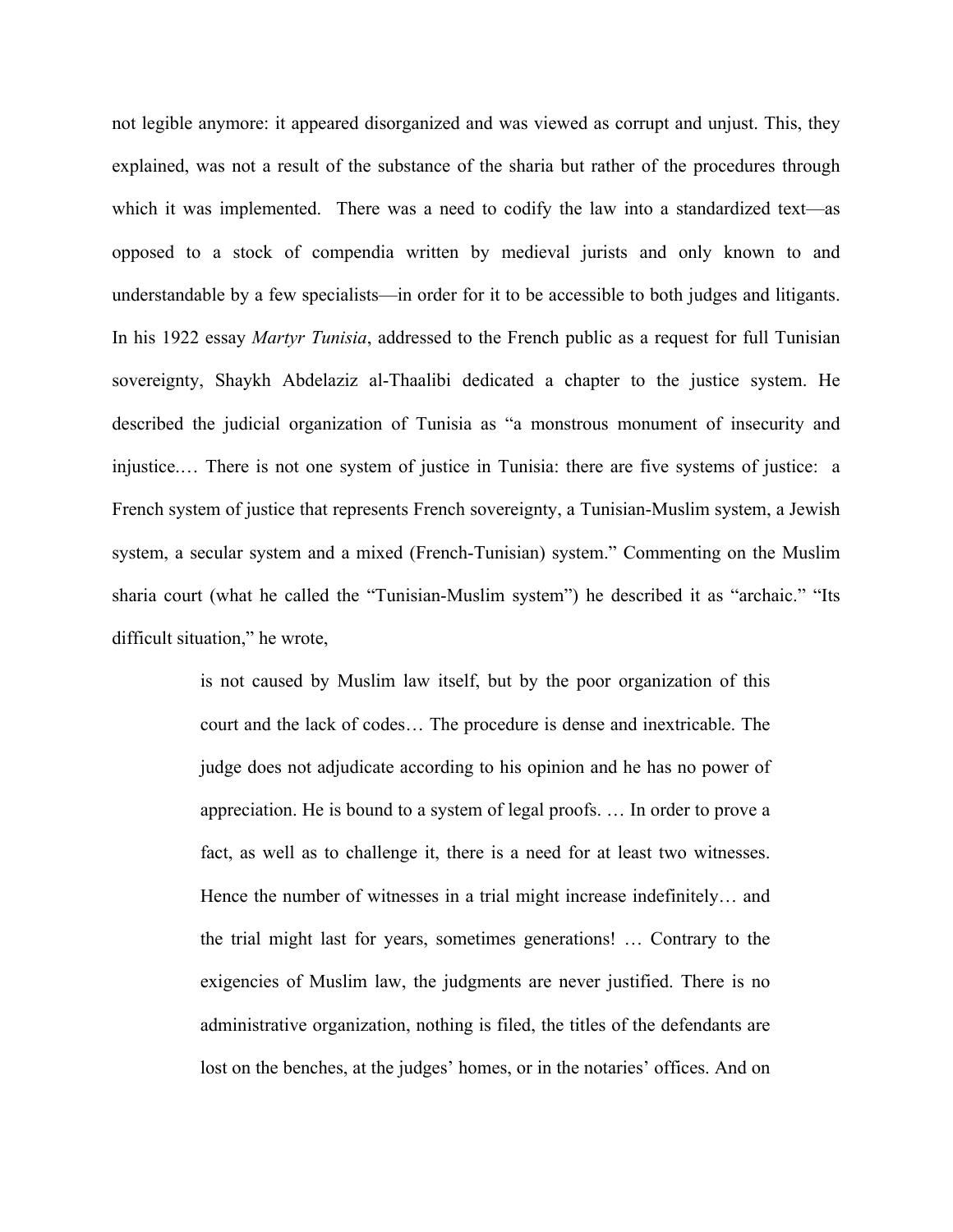top of all of this, there is no clerk at the hearings. … At the hearings, nothing is registered in writing. Errors are easy to make for it is often difficult for the court to remember the meaning of its judgment… The [French] government follows with a passionate interest the decline of our system of justice. [The French government] holds in its power, through the most minute details of our family life and properties, the destiny of our society.<sup>15</sup>

This was not an isolated criticism of the operations of the sharia courts—it echoed earlier objections both in Tunisia and in other Muslim societies in the Middle East.16 The colonial state was also in need of a more controllable system of justice. In 1948, Shaykh Abdelaziz Djait, who was minister of Justice and Shaykh al-Islam—the highest religious position in the realm codified family law in order to integrate it in one text. In doing so he was both following the requests of French authorities and acting upon a desire to rationalize and standardize the law that seemed to be commonly shared among jurists, as illustrated by al-Thaalibi's evaluation of sharia courts. The project was declared necessary to produce a standardized set of rules. Its stated aim was to remedy the poor situation of the sharia courts in which judges adjudicated according to their personal whims and defendants took advantage of the existence of two schools of law to maximize their interests.<sup>17</sup>

<sup>15</sup> Abdelaziz al-Thaalibi, *La Tunisie martyre* (Paris : Jouve et Companie éditeurs, 1922), 52-53.

<sup>16</sup> Muhammad Abduh, *Taqrīr fī iṣlāḥ al-maḥākim al-shar'iyya* (Cairo : Al-manār press, 1900).

<sup>17</sup> The defendant could chose to be tried in a Hanafi or Maliki court of law, and even switch in mid trial, especially if the outcome of the trial was becoming unfavorable.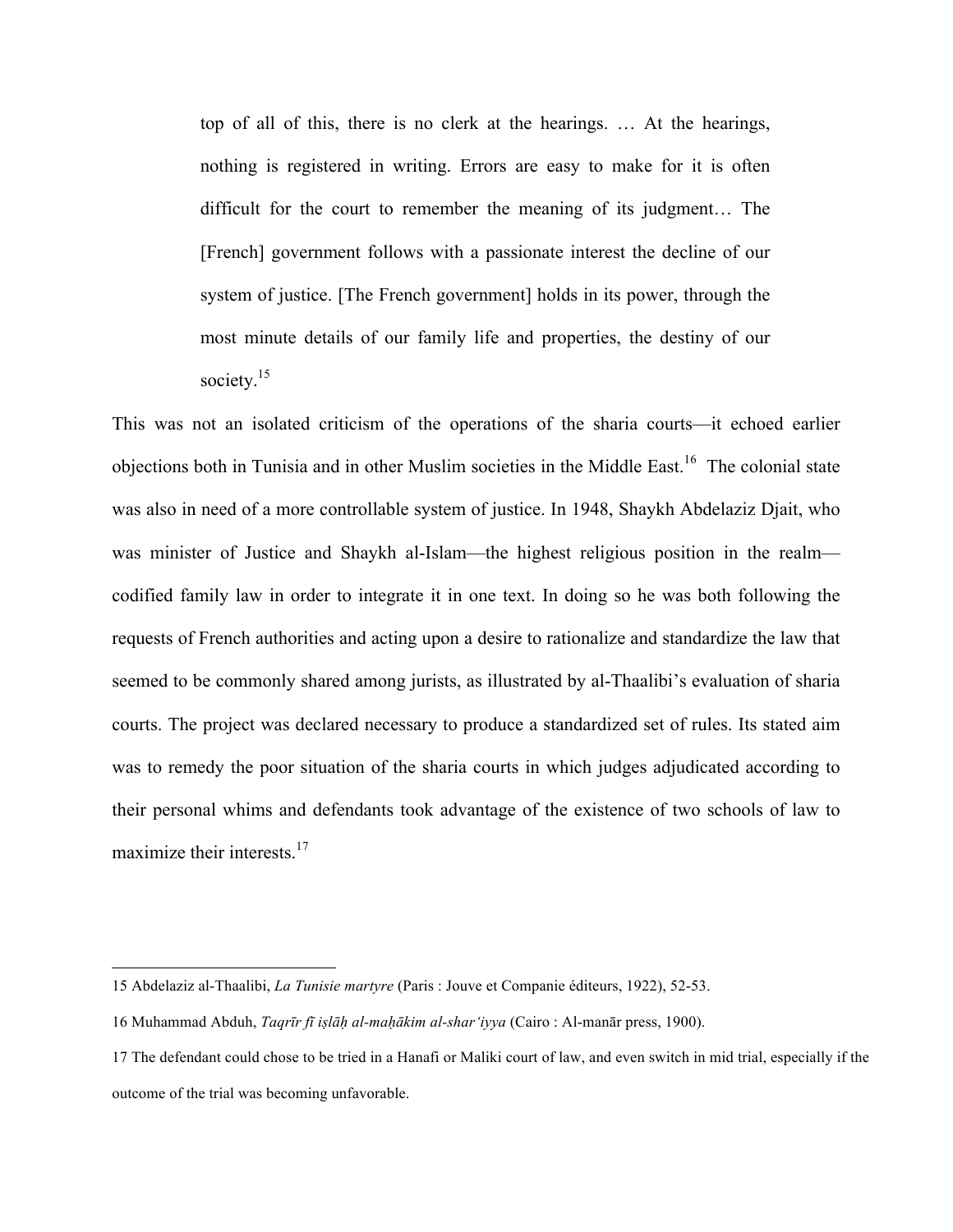The "Djait Code"<sup>18</sup> was drafted by a large committee composed of ulama, lawyers, journalists, and intellectuals working under the patronage of the Ministry of Justice. It dealt with land ownership and personal status issues and summarized the principal provisions of the Malikite and Hanafite schools of law in these two domains. It was never applied under the French protectorate, but its form and content help make clear the transformation at play in Muslim law in twentieth-century Tunisia. The text was organized into two columns, one for the Hanafi interpretation—a remnant of Ottoman influence—and the other for the Maliki school of law, the principal school of law in Tunisia. The columns at times contained empty parts when one school presented specific provisions on one issue with which the other school did not deal. From this foundation the judges were supposed to draw their own judgments. They could chose to refer to either one of the two columns, since these were not to be read as two "competing" interpretations, but rather as two collections of possible references that could be combined. While the Djait Code was never used in courts, it served as a template for the new Personal Status law drafted by the independent Tunisian state in 1956.

In 1956, Bourguiba instituted the Personal Status Code (PSC, or *majallat al-aḥwāl alshakhṣīya*). It was registered in the *Gazette* (*al-rā'id al-rasmī*) on August 13, 1956, five months after the independence of Tunisia, and began to be applied in January 1957. While the Constituent Assembly, which also operated as a legislative body, began to convene on April 8, 1956, the text of the Code was neither discussed nor presented to the vote of the members of the

 <sup>18</sup> *<sup>L</sup>ā'iḥat majallat al-aḥkām al-shar'īya* (Tunis: Matba'at al-idāra, n.d.).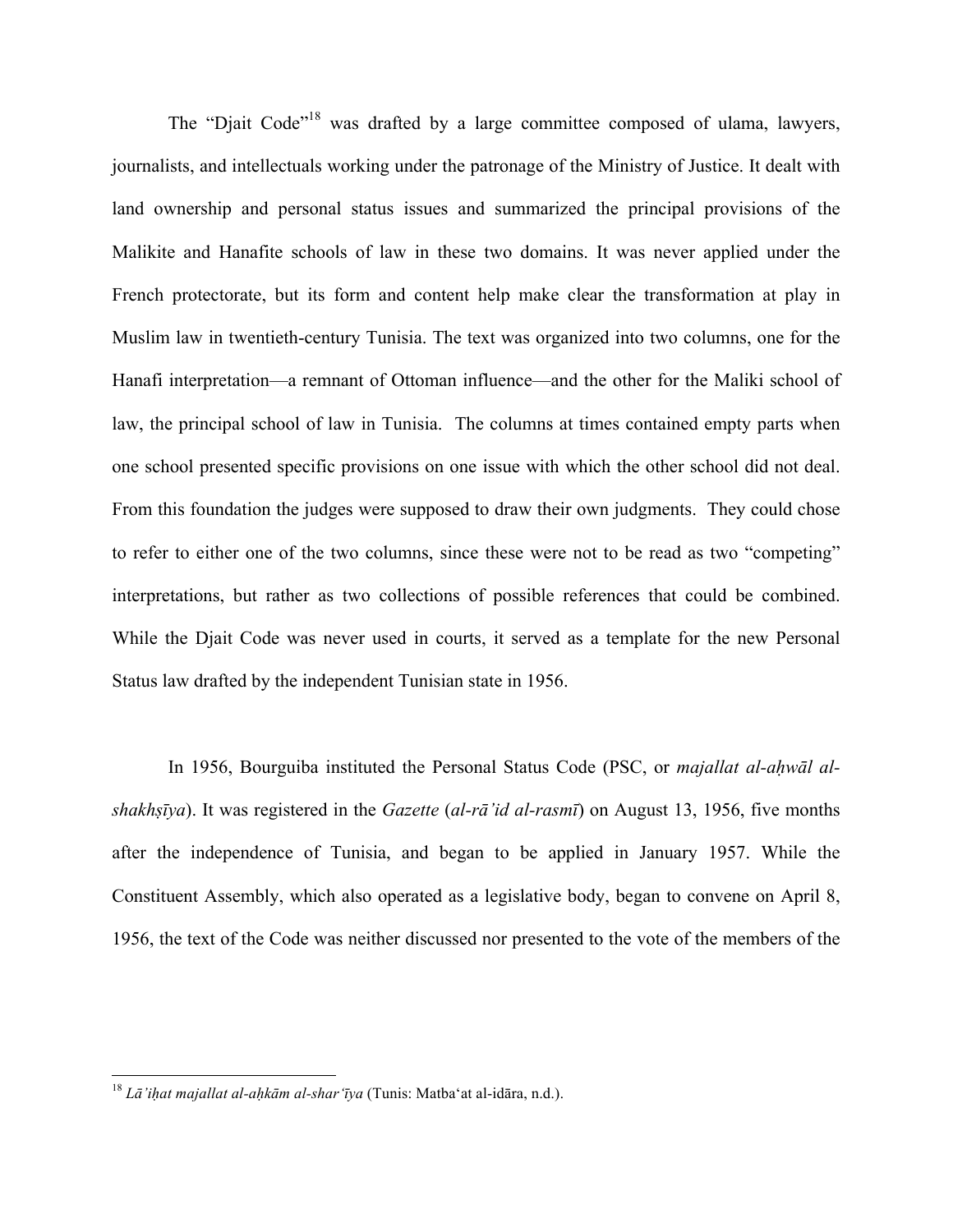Assembly.<sup>19</sup> Rather, it was imposed by Bourguiba and his closest aides outside of the deliberative arena of the Constituent Assembly. However, the Code was in fact an object of deep contention. Had it been brought before the Assembly, discussion certainly would have been heated, as shown by the opposition to the new Code echoed by the press at the time. In particular the newspaper *al-Istiqlāl* voiced the strong disapproval of many conservative ulama from the Zaytūna University. Responding to a request for a fatwa on the new Code, Djait published his opinion in the fall of 1956 in *al-Istiqlāl*. Holding an official position within the state's administration, he did not want to be perceived as frontally opposing the government and as a trouble maker. In a style typical of ulama's respectful but critical advice to the political authorities, he wrote:

> I say to those who requested a fatwā that it is not lawful for the sincere believer to cause discord, which spreads dissension, provokes hatred and resentment and destroys the nation's unity. Indeed, it leads to public damage (*adhrār 'āmma*) and surely to catastrophes that will harm our dear country most deeply. A request for a fatwa made for this odious aim is only bad deceit. However, if the objective is to know the truth and the divine law, in order to request from the popular government the revision of the articles contradicting the sharia' regulation (*ḥukm shar'ī*) and if the request is made in a way to avoid provoking disorder and trouble, then I want to reassure the authors of the request that I have done my duty and wrote to

<sup>19</sup> Women's voting rights were discussed during the February 3, 1958 session of the Constituent Assembly. After a long debate, women's right to vote was approved by a bare majority. See *Munāqashāt*, vol. 2, 83-92.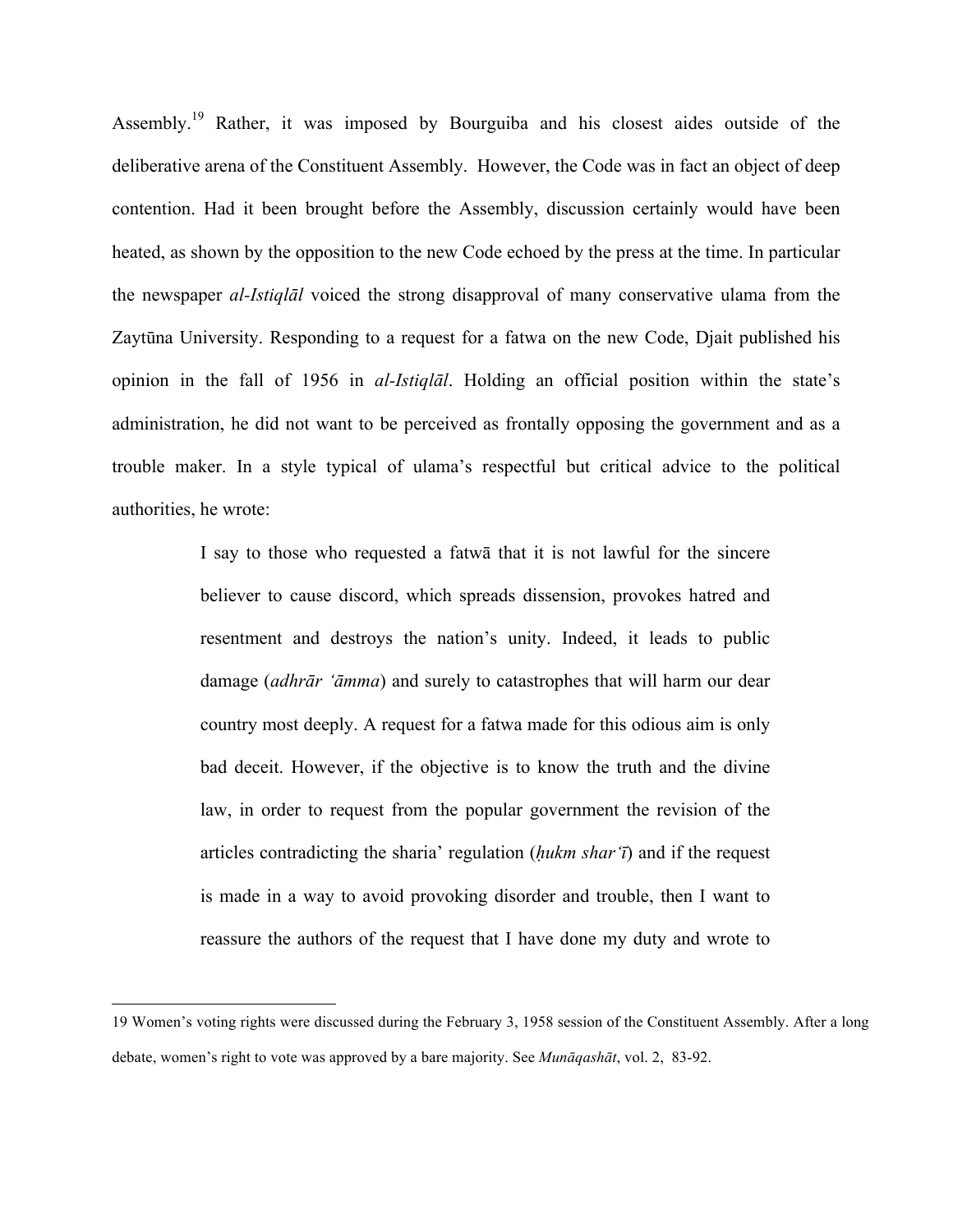the Ministry of justice to ask for modification of articles 14-18-19-21-30-

 $35-88^{20}$ 

 The provisions of these seven articles out of the 170 of the original 1956 Code were unacceptable in their substance to most Tunisian ulama except for a few who agreed to officially support the project on behalf of the state. The articles, which presented a significant departure from Muslim law, made repudiation a legal impediment to the remarriage of the husband, criminalized polygamy, and mandated that all divorce requests go through the courts. On the whole, however, the PSC was in large part inspired by the Djait Code. The articles concerning descent, dowry, and inheritance respected Muslim law. The PSC also abolished constraint in marriage (*jabr*), replacing it with the mandatory mutual agreement of the prospective spouses, a provision that Djait had accepted.

Bourguiba was unwilling to put the matter of family law up for public deliberation, so the sharia courts were abolished, and their personnel integrated in the unified justice system by state decree in the fall of 1956. He had to act quickly, because the nationalization of the justice system, still in the hands of the French administration, was at stake. He wanted to prove to the French that Tunisia could have a secular and "modern" system of justice. The ulama felt that their own domain of activity was being threatened and indeed annihilated, and that the very substance of the sharia that they were supposed to interpret was disappearing from the law. Hence their opposition to the new Code was a defence of their professional body as well as a defence of the substance of the law. Since, however, as Shaykh Djait said, the ulama preferred to avoid provoking public disorder and sought to preserve "national unity"—and since Bourguiba

 <sup>20</sup> Muḥammad al-'Azīz J'ayyit, "Jawāb 'an al-istiftā'," *Al-Istiqlāl* 47 September 14, 1956, 1.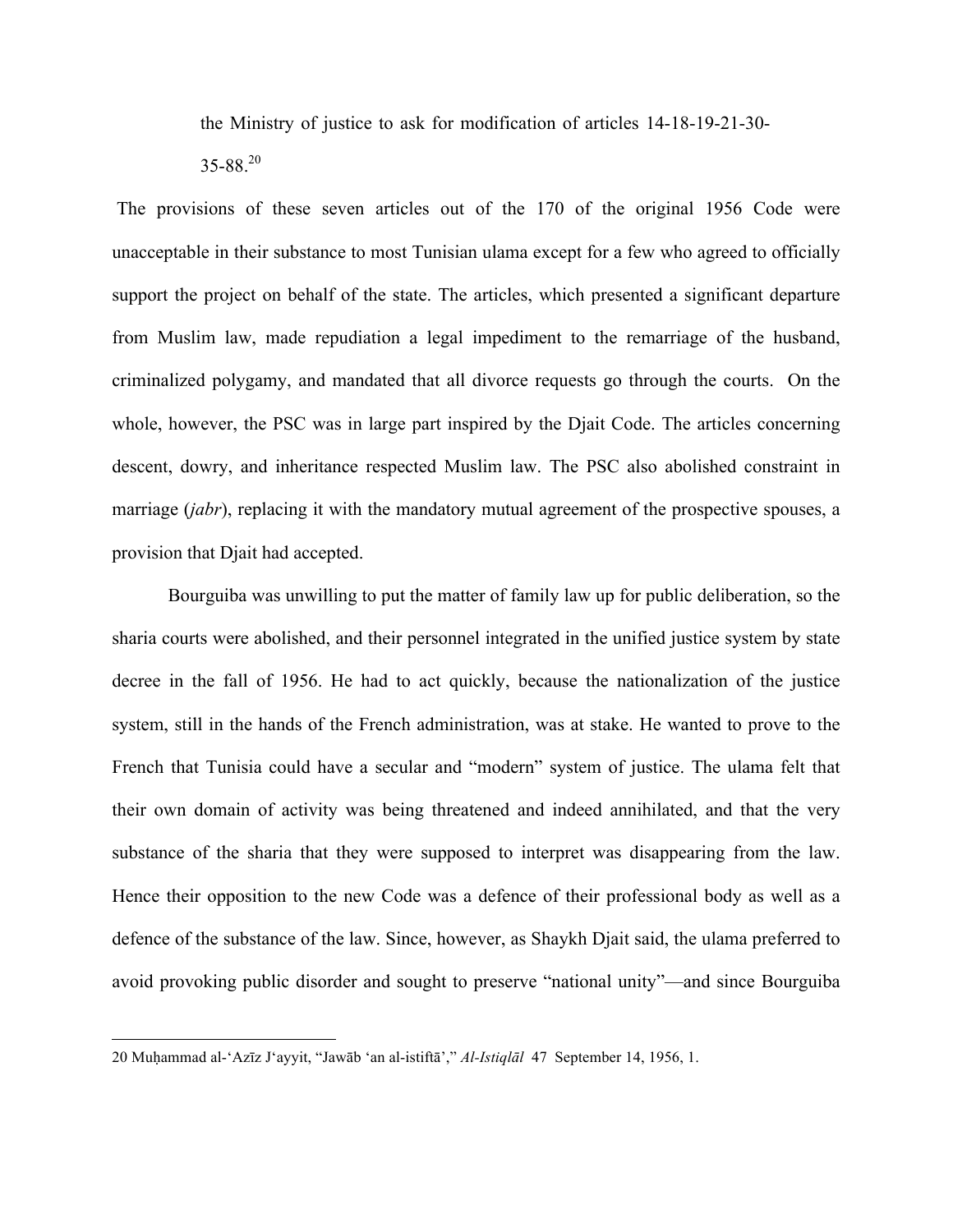had the upper hand—a compromise was reached. The discussions in the Constituent Assembly were leading towards the recognition that Islam was "the religion of the state." Shaykh Muhammad al-Tahar Ben Achour, a high ranking scholar who had been appointed Dean of the Zaytuna University at the time, gave his approval to the Code: "We give our full confidence to a government that has declared itself a Muslim government in its first fundamental law, to proclaim laws that are accepted by the elite and the whole community."21 A *quid pro quo* had been established between part of the official ulama and Bourguiba's regime. On the one hand, Bourguiba agreed to make Islam constitutive of the state through Article 1 of the Constitution, which by and large satisfied the ulama. On the other hand, however, the ulama had to accept the breaches of Islamic law in the Personal Status Code. The compromise was nonetheless based on an unequal balance of power. If the Code was criticized by the ulama, the contentious articles were never modified towards a more "Islamic" interpretation as Djait had hoped. In 1959, Article 1 of the Constitution became a symbolic compensation for those who wanted Islam to remain a marker of the nation's identity. Sharia had been invoked at length in the 1861 Constitution of the Tunisian Regency. It disappeared from both the 1959 Constitution and the 1956 family law. This fading of sharia, imposed through an unequal compromise by Bourguiba's new state, has left, as we will see, indelible marks on Tunisian debates regarding Islam and secularism.

Indeed, if the Personal Status Code itself did not invoke sharia, the official state narratives justifying the PSC insisted on the Code's roots in sharia law as well as on its progressive and modernist aspects. The Code was deemed necessary to solve the problems

<sup>21</sup> Quoted in République tunisienne, Ministère des Affaires Religieuses, *Le Code du Statut Personnel. Enracinement dans l'islam et modèle de partenariat effectif* (Editions Ministère des Affaires Religieuses, (Tunis: 2008), 103-104.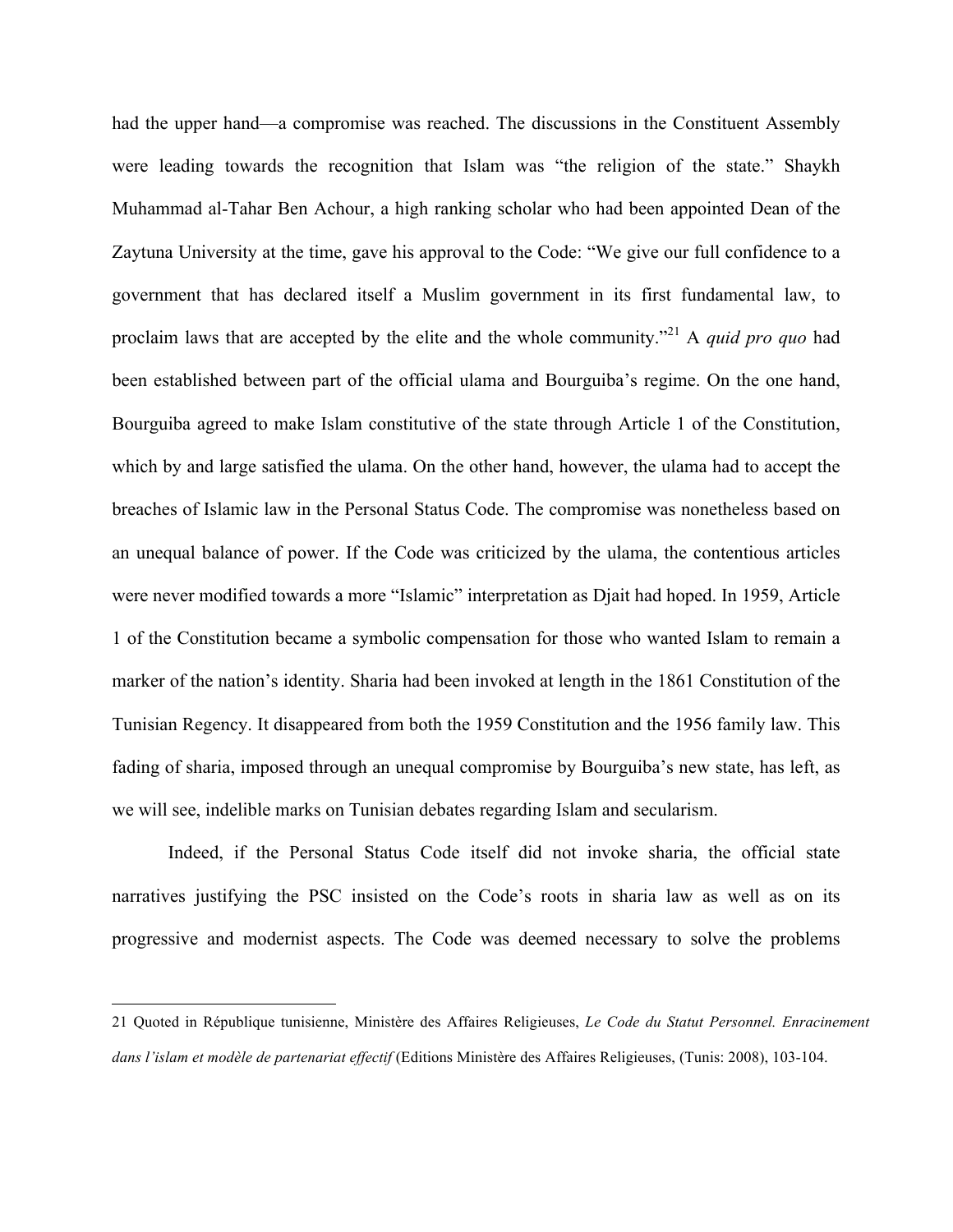plaguing the legal system, such as the multiple jurisdictions and the dual Hanafi-Maliki system in family law. The preface to the 1958 edition of the Code stated that in the past the "mainstream opinions were to serve as a basis for judges and were even difficult to discern from the compendia written by the different theologians that diverged from one another on each issue."<sup>22</sup> In order to resolve this issue, the Code made law transparent, public, and efficient: "Our modern times," it read, "request that our litigations be adjudicated rapidly, and that an instrument that is easy to consult be put at the disposal of the judges and the litigants." In addition, the same preface described the Code as the product of a specific interpretation of sharia:

> The venerable Islamic legislation (*al-tashrī' al-islāmī*) represents justice with its universal principles and is also faithful to the needs of the human person whatever the times and the conditions. The 1932 international conference of The Hague on comparative law has recognized with respect and admiration that [the Islamic legislation] can be one source of comparative law. Hence, the drafter of the Code has chosen from the depths of this Islamic legislation what can respond to all these needs (…) with a style that is easy and understandable in all its parts and that can be accepted by the elites and be clear for the masses. $2<sup>3</sup>$

The "depths of [the] Islamic legislation" were a reference to sharia, but also to the fact that the ancient Islamic legislation was difficult for the masses to access. Because of its opacity, it had to be "rewritten" for clarity, and so that all of the members of the new nation would understand.

<sup>22</sup> Muhammad al-Tahar al-Sanusi, Dā'irat al-tashrī' al-tūnisī, *Majallat al-Aḥwāl al-shakhṣiyya*, 2nd edition, (Tunis : no publisher, 1958), 3.

<sup>23</sup> Muhammad al-Tahar al-Sanusi, Dā'irat al-tashrī' al-tūnisī *Majallat al-aḥwāl al-shakhsīya*, (Tunis: no publisher, 1958), 3-4.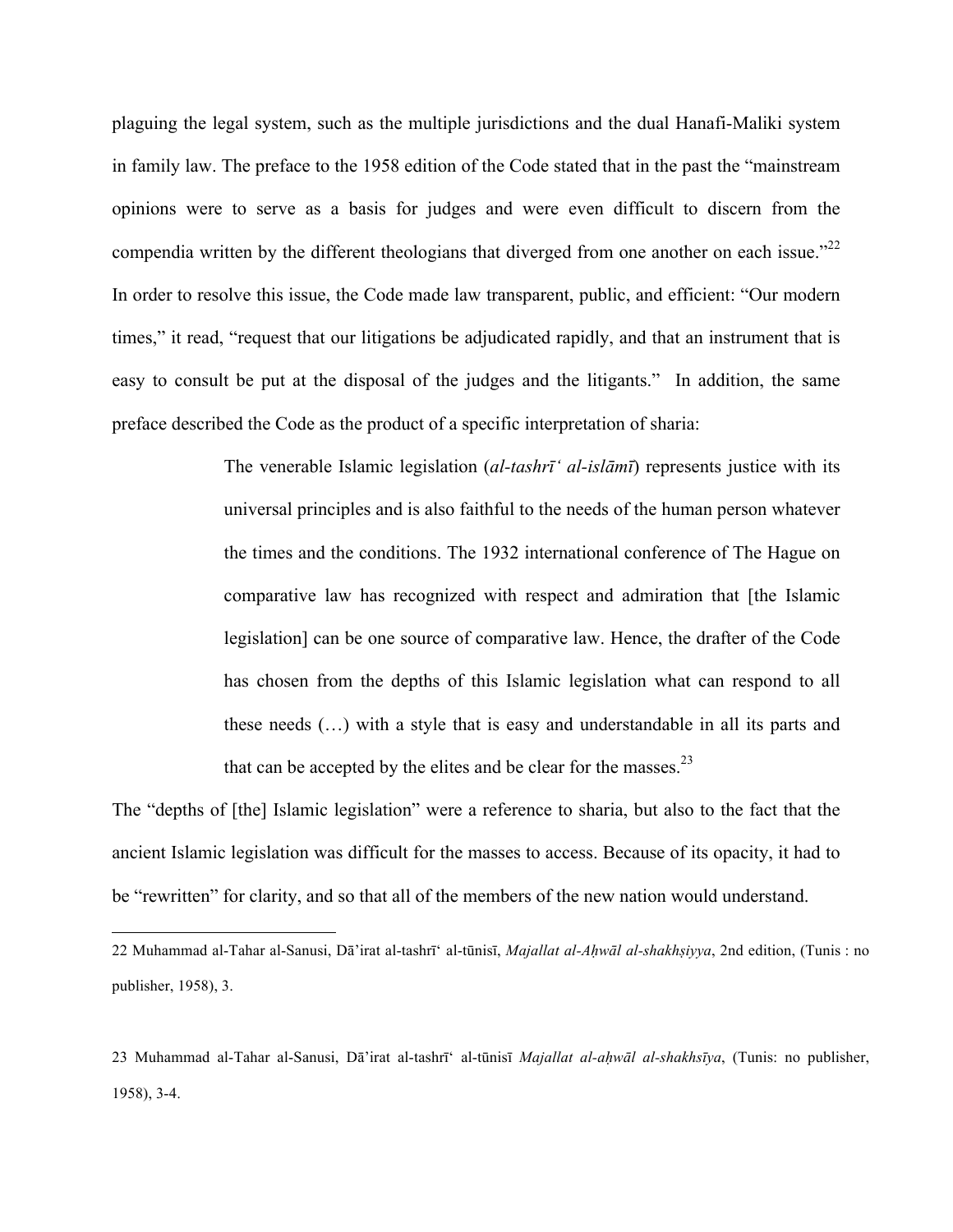However, once rewritten in a new language, sharia itself became even more unreachable. Sharia was still "venerable" and admired by Western scholars, in the words of the introduction to the Code. But its social efficacy had to be attained by new means, that of a codified law whose process was entirely different from that of sharia law.<sup>24</sup> Secular law was more able than sharia to be an instrument for the development and "modernization" of society. Even in absentia, however, sharia was objectified in this official narrative as a legislation "faithful to the needs of the human person whatever the times and the conditions," which echoed the ulama's conception of sharia law. Therefore, sharia was not totally erased from the narratives about the new Code. It became implicit, but, even in its implicitness, it remained all-encompassing because it was described as able to deal with all needs, in all times. The new Code itself, in its secular form, was equally totalizing: it was readable and understandable by all, a universally recognized and applicable law for all Tunisians that would reorganize their family lives. The August 3, 1956 communiqué of the Ministry of Justice insisted on the legacy of the Djait Code as well as on the radically new format of the Code: "We avoided rare words, which only the jurists *(fuqāhā')* specialized in these disciplines use, as well as words that do not correspond to the current tastes and practices… We have dealt with broad questions and important issues and have neglected the details, which we left to the judge who will solve them by looking at the main reference books and fundamental texts, if need be."<sup>25</sup> Judges often understood that the "main reference books and fundamental texts" meant that they could refer to Islamic law when the Code was silent on

 <sup>24</sup> Wael Hallaq, "Can the Sharia be restored?".

<sup>25</sup> Quoted in Ministère des Affaires Religieuses, 34.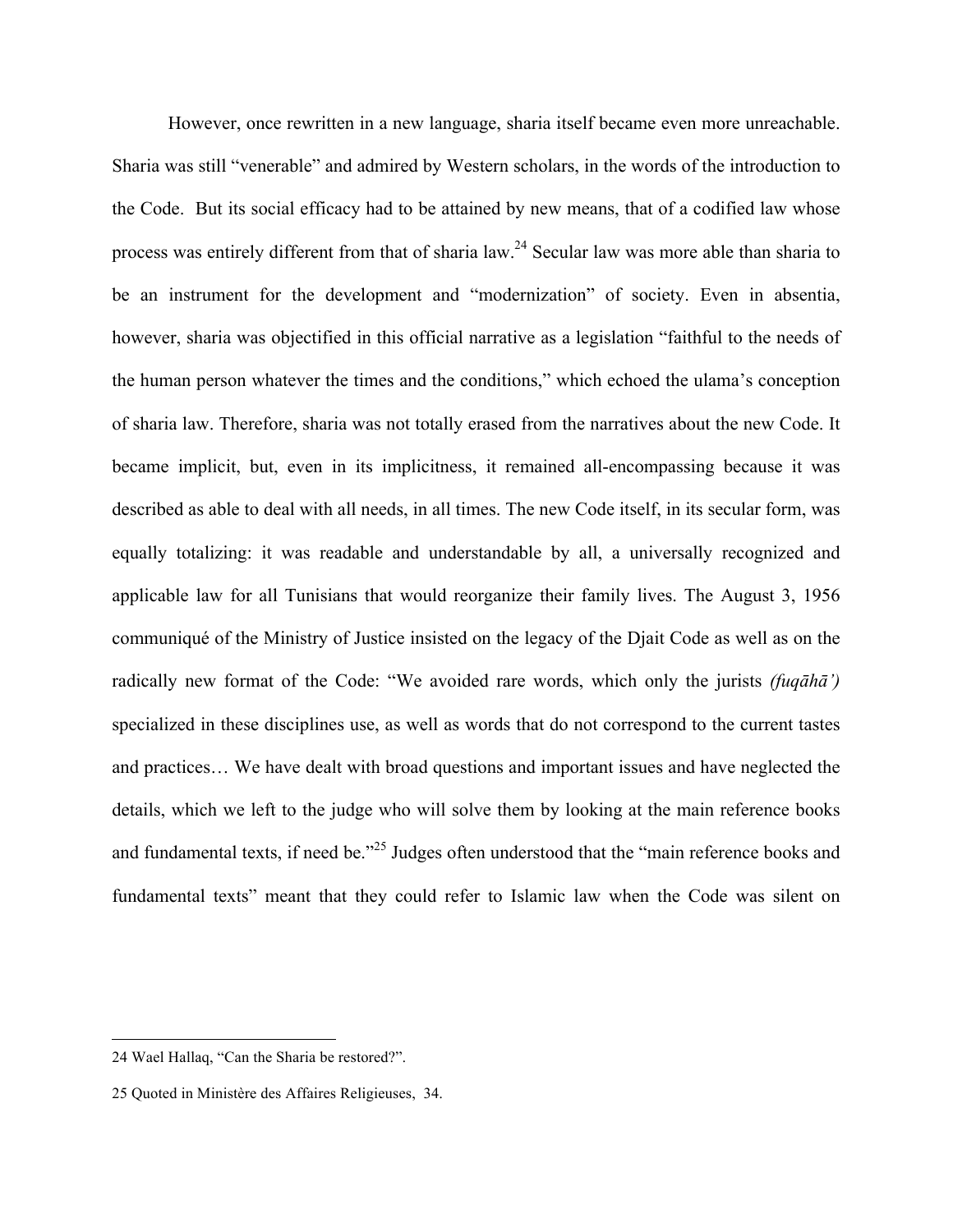certain issues. The implicitness of sharia law allowed it to reappear in legal cases, which showed that its domestication was not complete. $^{26}$ 

After 1956 the PSC gained a high legal status in the hierarchy of Tunisian laws, comparable to that of the Constitution. The official state narratives have insisted on its "modernist" dimension as well as on its "Islamic legacy," and have underlined the exceptionality of the Tunisian case in the Arab world. In 2006, at a conference celebrating the fiftieth anniversary of the Code in Qayrawan, the religious capital of Tunisia, the Minister of Religious Affairs reminded his audience that it was based on the Djait project and that the PSC was "inspired by Islam, which is considered as a whole, vast, coherent and indivisible."<sup>27</sup> This meant that, according to him, the codification of family law had not fragmented Islamic law by drawing from it only partially, but was comparable to its full translation. In the same publication, an article by Mongia Souaihi, a female professor at Zaytuna University, explained articles of the PSC through Koranic verses, underlining the "Islamic" character of the Code. The PSC had become itself a sacred creation of the state, neither because of its supposedly "religious" inspiration, nor by virtue of being interpreted through the Koran as Souaihi had done, but rather because it had become politically untouchable.

Since 1956 the dual insistences upon the "modern" and the "Islamic" characters of the Code have been shaped as the domain of the authoritarian state alone. Both modernism and Islam

<sup>26</sup> On particular cases and their interpretations by judges using sharia law, see Nazli Hafsia, *Le contrat de mariage en Tunisie jusqu'à 1956*, Carthaginoiseries, Tunis, 2005.

<sup>27</sup> Mohamed Habib Chérif, "Le code du statut personnel entre authenticité islamique et modernité juridique," in Ministère des Affaires Religieuses, République Tunisienne, *Le Code du statut personnel. Enracinement dans l'Islam et modèle de partenariat effectif* (Tunis : Editions Ministère des Affaires religieuses, 2008), 54.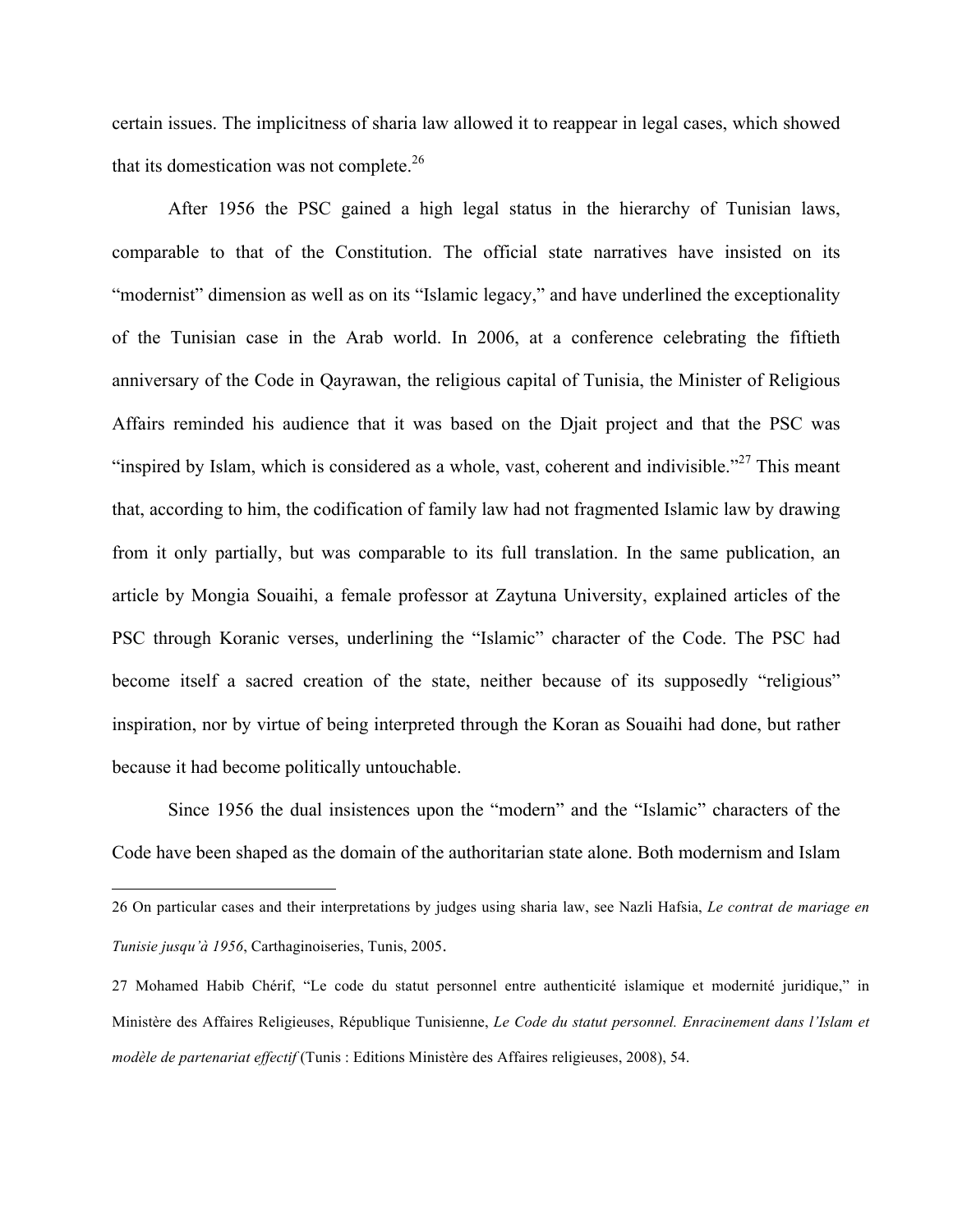were instrumentalized by the regimes of Bourguiba (1956-1987) and Ben Ali (1987-2011) in order to give meaning to shared values common to all Tunisians as well as in order to control political dissent. The Code was said to be modern because it emancipated women and gave them some of the rights and freedoms that women could enjoy in developed Western countries. At the same time, even though "modernity" was inspired by the Western model of women's emancipation and gender equality, Islam also had to be asserted as compatible with that model. Islam and modernity were combined to try to balance the Islamist and secularist positions. In particular Islamists were kept at bay through references to the threat they allegedly presented to the Personal Status Code. The most secular reformists who demanded absolute equality, in particular in the laws of inheritance, were also turned down as being insensitive to Islamic values. In the speech he gave on the fiftieth anniversary of the Code, the Minister of Religious Affairs said: "President Ben Ali elevated the Personal Status Law to the same rank as the principles inscribed in the Constitution of the Tunisian Republic, which means that he raised this sensitive branch of law up to the highest legislative level."<sup>28</sup> He was alluding to the fact that the adherence to the Personal Status Code by political parties as a condition for their legal existence was added to the text of the constitution in 1997, justifying the exclusion of the main Islamist political movement, al-Nahdha, from the legal opposition.<sup>29</sup>

#### **II. Sharia as a Site of Memory and the Predominance of Religious Establishment**

Participants in the 2006 Ministry of Religious Affairs conference did not note that, in contrast to the Djait project, the PSC had transformed sharia into an implicit category. On the

<sup>28</sup> Mohamed Habib Chérif, 46.

<sup>29</sup> Constitutional law no 97-65, October 27, 1997, in *Al-rā'id al-rasmī li'l-jumhūrīya al-tūnisīya*, no 87, October 31, 1997.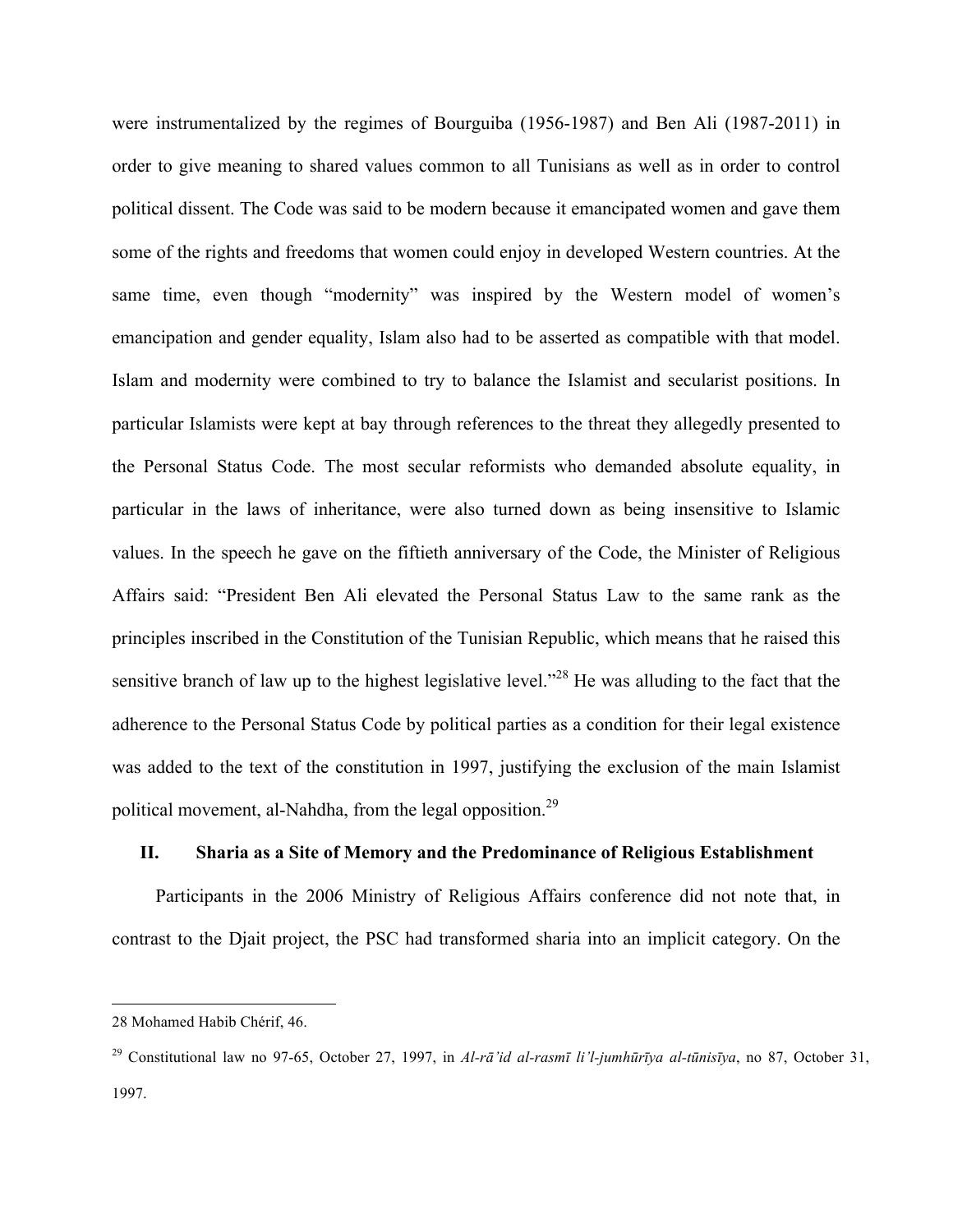one hand, Djait's project was a summary of legal provisions from Hanafi and Maliki law arranged vertically in two columns. It provided a flexible set of tools from which the judge could draw his rulings. On the other hand, the new 1956 Personal Status Code's first editions were set out in two horizontal parts: first, the text of the law with its numbered chapters and articles occupying the top part of each page, and second, footnotes at the bottom of the page explaining the articles of the law. Contrary to the columns in the Djait law project, where no hierarchy separated the Hanafi and the Maliki interpretations of sharia, the body of the text of the new Code had a higher status than its footnotes. The former *was* the law, while the latter was only a commentary of the law, formulated through the exposition of its sources, its interpretations, and sometimes specific rulings that had occurred between 1956 and the second edition of the Code in 1958. This dual form of the 1956 PSC represented a domestication of the Islamic narrative and memory. On some pages, the footnotes occupied almost the totality of the space, leaving only one line to the law itself. The types of explanations provided were varied: they referred to treatises of *fiqh* and excerpts of the Koran, as well as to real cases in which the Code was applied. However, the footnotes did not only provide "explanation." They also offered a context to the law, a background that helped one to read it in terms that differed from those of the newly codified rules. Indeed, they provided in part the religious "memory" of the law: not necessarily its exact historical origins, but rather its "equivalent" in the jurisprudential memory of the authors of the new Code. This memory constituted a layer of discourse that was explicit in the footnotes, but remained implicit in the personal status law itself. It was not practically usable as law, but was included to persuade the reader that the Personal Status Code was not foreign or exogenous to Tunisian and Muslim history. For instance, the first part of Article 5 stated: "each of the spouses must be pubescent and must not be in a situation of legal impediment (*al-mawāni'*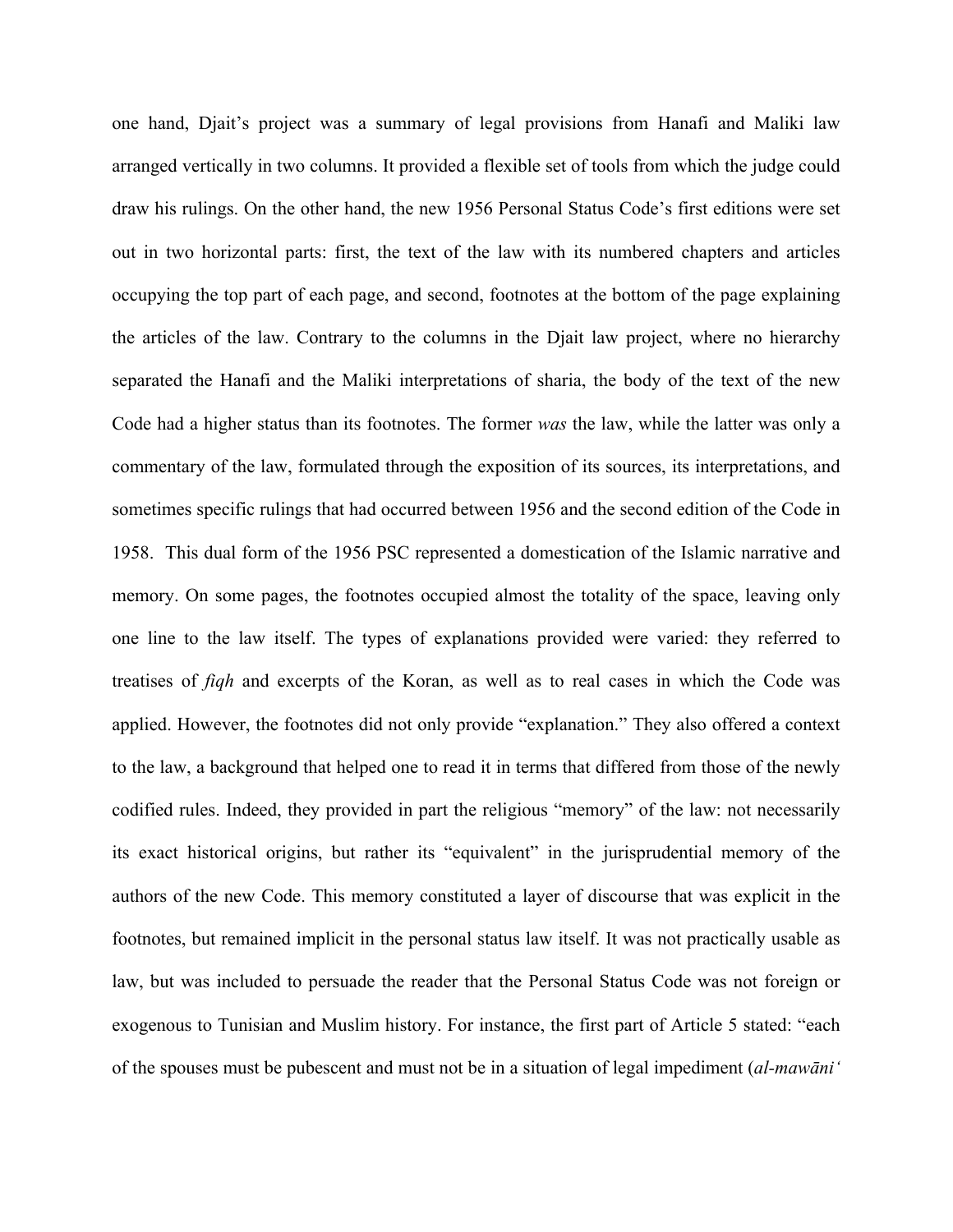*al-shar'iyya*) to marriage."30 This was accompanied by a footnote that read:

Among the legal impediments to marriage is when the future husband is not Muslim and the future wife does not belong to one of the religions of the book or when she is an apostate (*murtadda*). This impediment is among the temporary ones according to the law (*shar'an*), since it can be lifted by conversion. See Ibn Juzay p.  $200$ <sup>31</sup> See His beloved book: "do not marry unbelieving women (idolaters), until they believe; a slave woman who believes is better than an unbelieving woman, even though she allure you. Nor marry (your girls) to unbelievers until they believe: a male slave who believes is better than unbeliever, even though he allure you. Unbelievers do (but) beckon you to the fire. But God beckons by His grace to the Garden (of Bliss) and forgiveness, and makes His Signs clear to mankind: that they may celebrate His praise.<sup>32</sup>

In this case, the Islamic law explicitly served as a reference through the quote of Ibn Juzay, a Maliki jurist, and through the mention of the Quranic verse, even if the word shari'a was not used. However, the use of the word shar' (which means revelation as well as law) remained ambiguous, all the more so in the French version of the Code where al-*mawāni' al-shari'iyya* was translated by "empêchement légal," and *shar'an* by "au regard de la loi."<sup>33</sup> These formulations created ambiguity because they avoided responding to the following question: was the law referred to in the footnotes of the new Code the sharia or the secular law? It is worth noting that in subsequent printings of the PSC the extensive footnote apparatus disappeared, but

<sup>30</sup> Muhammad al-Tahar al-Sanusi, Dā'irat al-tashrī' al-tūnisī *Majallat al-aḥwāl al-shakhsīya*, 19.

<sup>31</sup> This is a reference to Ibn Juzay's (1321-1357) manual of jurisprudence that emphasized the Maliki school of law, *Qawānīn al-aḥkām al-shar'iyya wa masā'il al-furū' al-fiqhiyya*.

<sup>32</sup> *Koran* (2, 221), Yusuf Ali's translation.

<sup>33</sup> M. T. Es-Snoussi, *Code du Statut Personnel annoté*, 2ème édition, (Tunis, 1958), 15.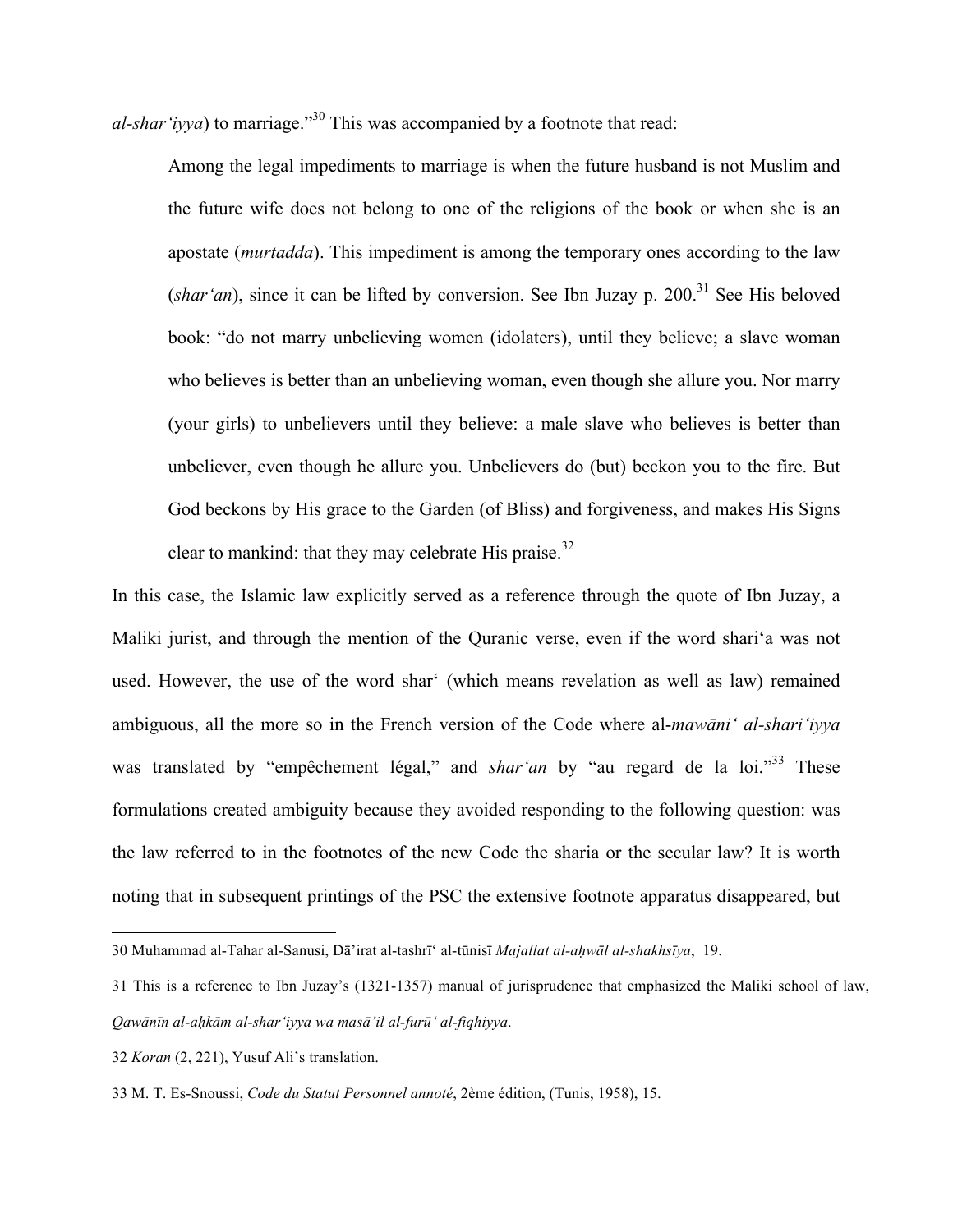that new and separate textual productions from official governmental sources continued to underline the Code's origin in Islamic law. The use of sharia as a reference also produced a reification of the idea of sharia. It became a distant and obscure object, especially after its elimination from the late printings of the Code. Hence its presence as a reference had to be regularly reasserted in official publications, as if the PSC could not do without a site of memory (*lieu de mémoire*), reminding Tunisians of the historical relation of the Code to sharia.<sup>34</sup> In Tunisian religious, legal, and political history, sharia remains implicit and unstable. It haunts the margins of the PSC, always changing sites, from state official publications to jurisprudential interpretations.

Tunisian secularists are well aware of the fact that asserting that the sharia is a reference for the Code makes sharia a renewed object of attention, and hence renders the Tunisian law susceptible to being viewed as "religious law" or to accusations that it is not "religious" enough. They often deplore even the implicit character of sharia, and therefore reject the idea that sharia is "a reference" of the family law. For instance, Ali Mezghani, a Tunisian specialist of international private law, has reiterated that there is a radical gap between the PSC and sharia. In 1975 he wrote: "some authors still try to relate the solutions of positive Tunisian law to classical Muslim law or to fill the silences of the positive law with references to solutions offered by the different schools of Muslim law. Others, however, not being able to find a justification in Muslim law (for instance for the legalization of adoption or the prohibition of polygamy) attempt to establish these institutions with a reference to the spirit of Islam, which must be modernized.

<sup>34</sup> I am referring to the "sites of memory" invoked by Pierre Nora in *Les lieux de mémoire* (Paris: Gallimard, 1997).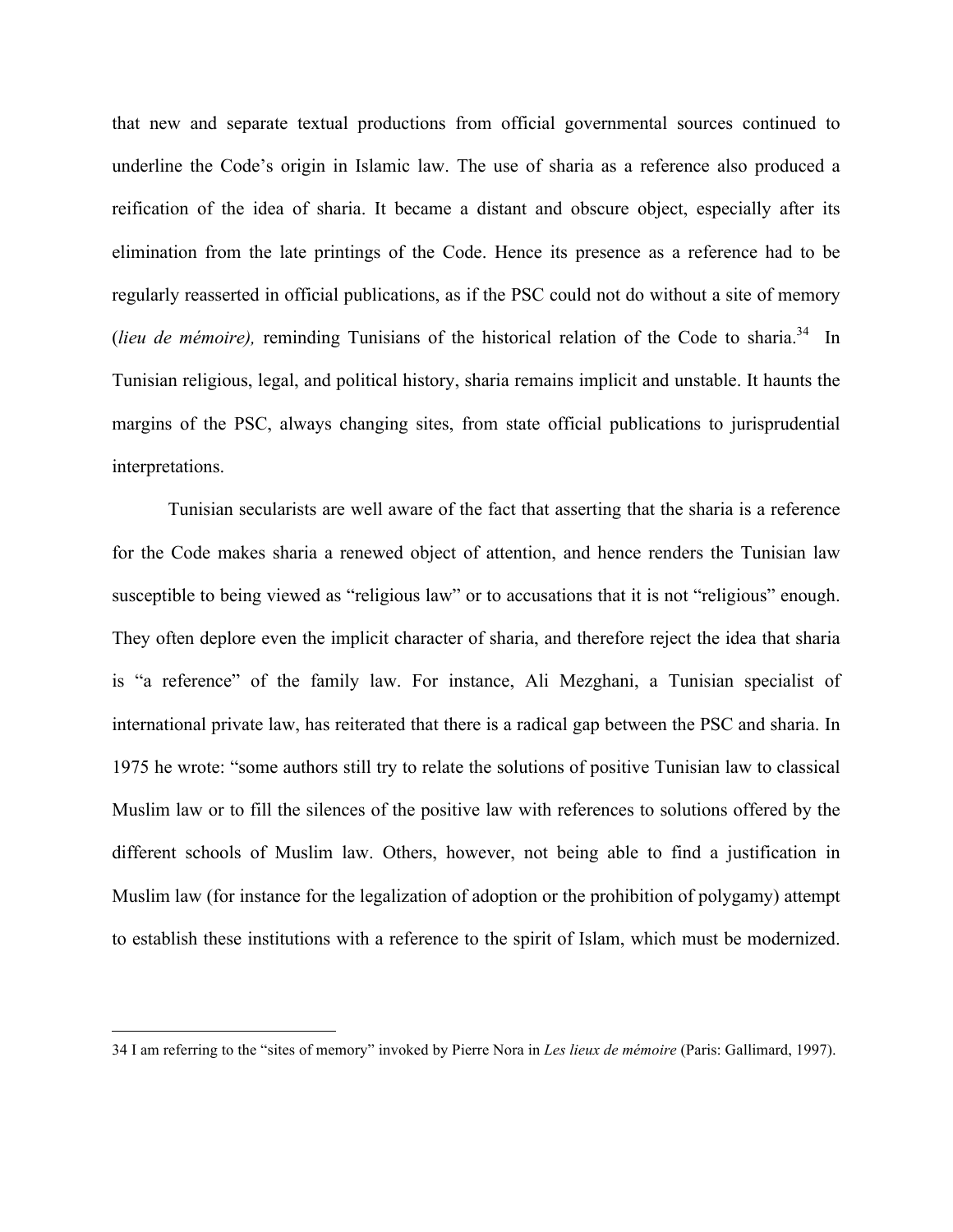Islamic law is dead. Long live Islamic law."35 For Mezghani the idea of a continuity between "Muslim law"—whose existence he also questions, since for him what is usually called "Muslim law" is not "religious"—and the current Tunisian law is only a political argument used to build support of the positive law by the population. For him the reading of Tunisian law as having its formal source in Muslim law is mistaken, and one must recognize the disappearance of sharia, which exists only as part of the far historical origin of Tunisian positive law. According to Mezghani, when positive law is silent on certain issues, judges unfortunately often interpret cases following Muslim law. Judges should, on the contrary, rule on these cases with the "modernist" and "progressive" intent of the legislator in mind. The recourse to "the main reference books and fundamental texts, if need be," which was evoked by the Minister of Justice in 1956 for cases where the Code was silent, should not allow judges to interpret cases following Islamic law. For Mezghani Tunisian family law, as positive law, should speak by itself for itself and should not be related to an incommensurable and radically different system of law, such as Muslim law, in order to be interpreted. Hence for Mezghani, as well as for the secularists among Tunisian legal experts, positive law cannot be a translation of Muslim law, because these two laws belong to two radically different legal universes. This rejection of legal pluralism although adopted and invoked by the state—is in part due to the fact that Mezghani sees law as lacking "a proper history."36 Because law—whether called sharia or not—is only the secular result of socio-economic conditions, he argues, law can only be positive law. Whereas historically Tunisian society produced a legal system called "sharia," or shar'—literally

<sup>35</sup> Ali Mezghani, "Réflexions sur les relations du Code du Statut Personnel avec le droit musulman classique," *Revue tunisienne de droit*, 2ème trimestre (1975) : 53.

<sup>36</sup> Ali Mezghani, "Réflexions…," 58.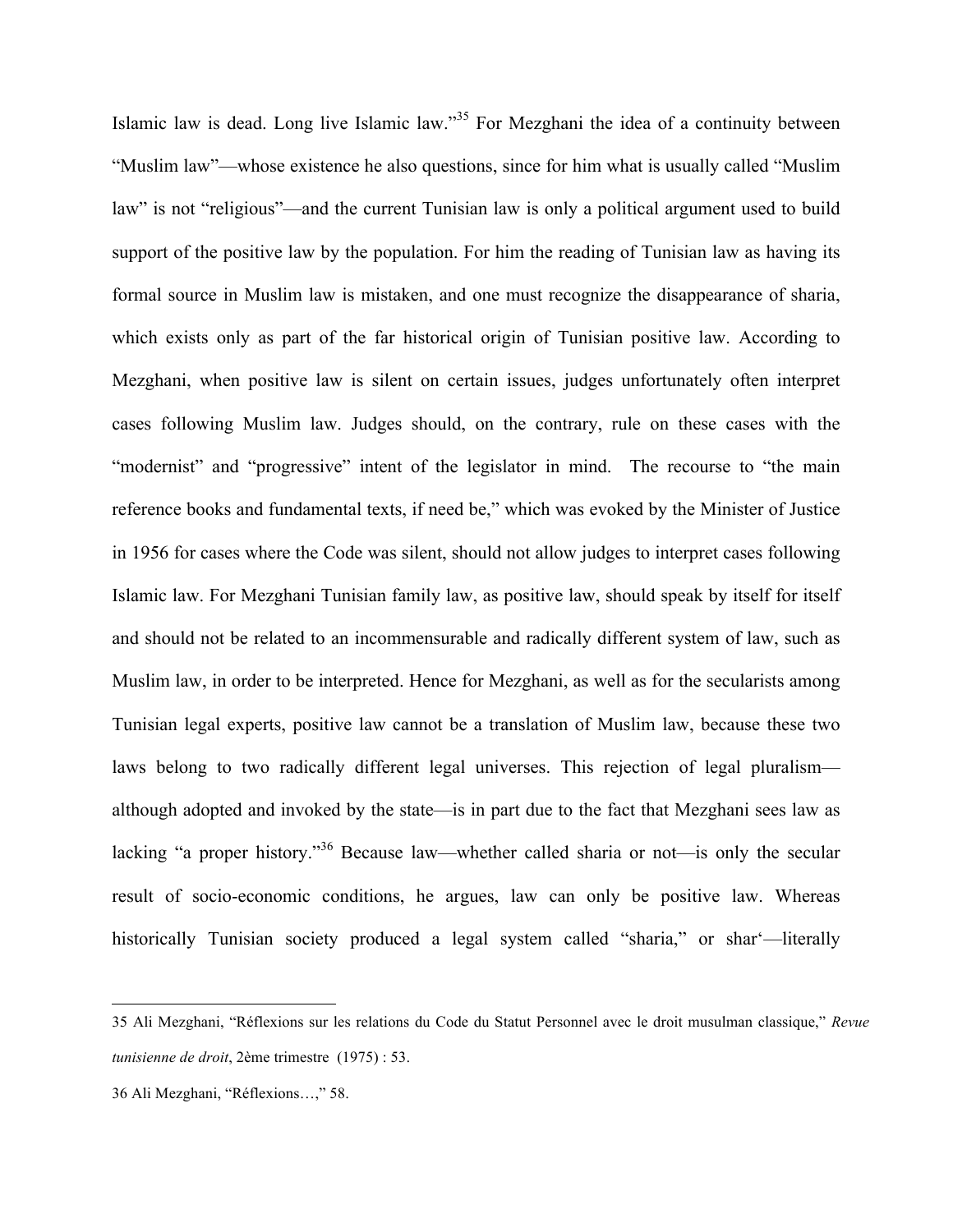revelation—the radical transformations of Tunisian society and economy due to foreign influence and colonization in the nineteenth century necessitated a shift to an entirely different legal system.

Hence, while Tunisian secularists such as Mezghani posited a radical discontinuity between sharia and positive law, state narratives insisted on a religious genealogy of the positive law. They used this genealogy rooted in implicit sharia to attempt to reassert the state's own religious legitimacy. They also emphasized the law's progressive character in order to keep at bay the conservative ulama and later the Islamist political opposition. However, in the eyes of many Tunisians, the authoritarian foreclosing of any public debate on these issues only made the state's efforts to characterize the law sound like empty rhetoric and drew secularists and Islamists even further apart.

In the new context of the political transition of 2011-2012, Rached Ghannouchi, the Islamist party al-Nahdha's leader and main ideologue, participated in the paradigm produced by the post-colonial modern state, rather than countering this dynamic by focusing on the question of sharia. In his writings, he often associates secularism (*'almāniyya*) with authoritarianism and modernity (*ḥadātha*). In an article published in 2011, he criticized the "secularist project" and defined it as "the marginalization of religion and its estrangement from the struggles of life."<sup>37</sup> In his view the task of the Islamist movement is to "reestablish the relationship between religion and life and the leadership of religion over life."<sup>38</sup> For Ghannouchi, "modernization," the hallmark of the secularists, cannot be acceptable within a secular environment, but only in an

<sup>37</sup> Rashid Ghannushi, "Is the Islamist movement's project retreating?" in *Al-haraka al-islāmiyya, ru'ya naqdiyya, alintishār al-'arabī*, ed. Mustapha al-Habbab (Beyrout: Mu'assasat al-intishār al-ʻarabī : Ṣināʻat al-fikr lil-dirāsāt wa-altadrīb, 2011) 36-37.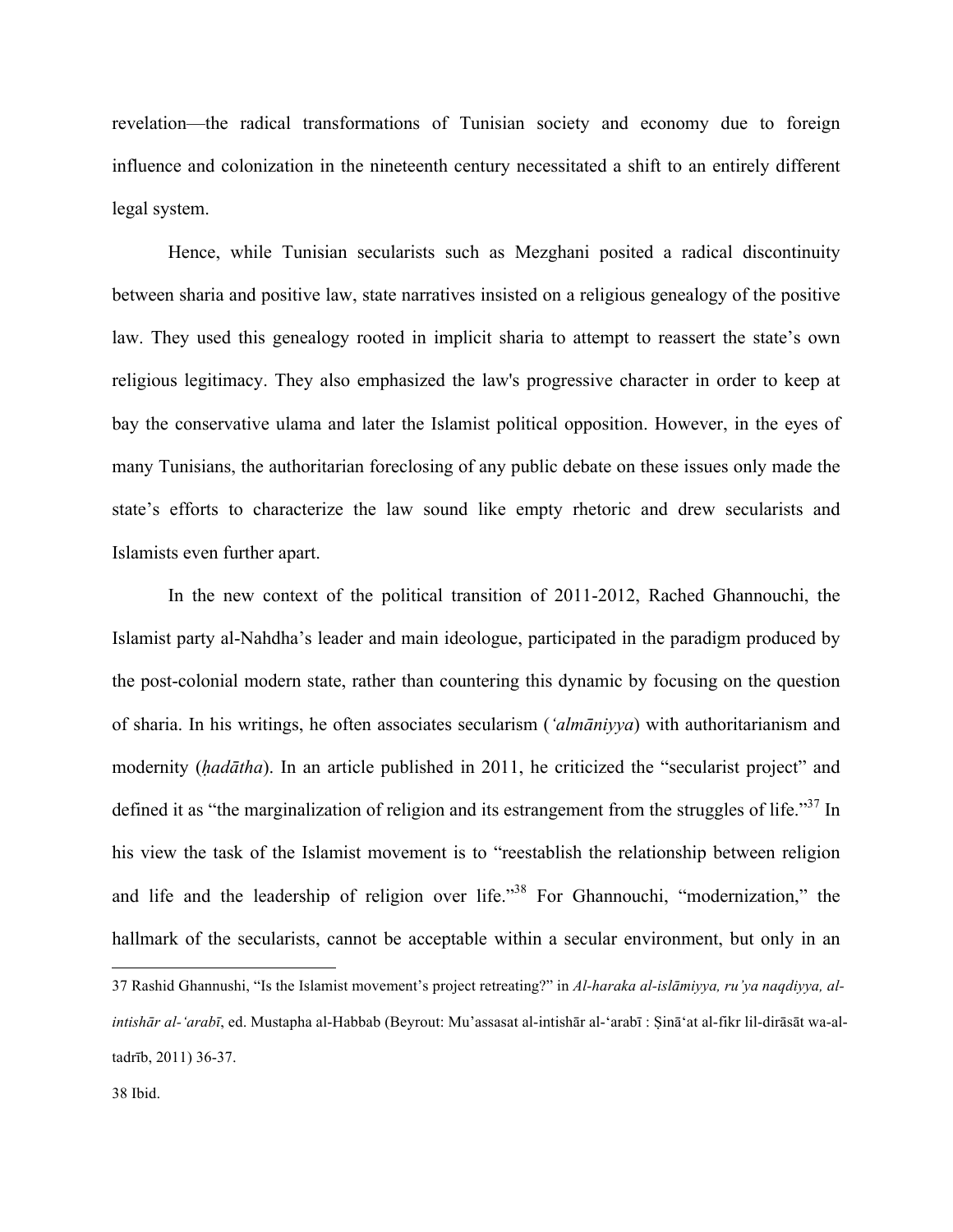Islamic framework, since the Islamist project is one that embraces all aspects of life.<sup>39</sup> Hence Islam, in order to avoid losing its own integrity, has to "penetrate" (*ikhtirāq*) modernity, rather than the reverse,  $40$  His critique of secularism is common among those who advocate for religious participation in public life. However, Ghannouchi's project is not that of a liberal critique of secularism. José Casanova, in his discussion of public religions, envisioned the inclusion of religion in the public arena as legitimate in liberal secular democracies, as long as religion did not penetrate the state or political society.<sup>41</sup> By contrast, Ghannouchi does not envision, in a future Tunisian democracy, a separation of religion and state: in the very words of Article 1 of the 1959 Constitution, Islam is for him and for his movement "the religion of the state." Thus for Ghannouchi religion is public in its maximalist sense, as opposed to being "public" in the liberal version of Casanova's public religions. The mainstream Tunisian Islamist movement proposes religious establishment *and* democracy.

 Of course the insistence on the question of the state rather than on that of sharia is related to the fact that al-Nahdha is as much a political party interested in governing the country and participating in the administration of the state as it is a religious social movement. Hence its members are much more interested in policy making than in reflecting on legal issues and on the question of sharia. This means that, for this movement, the issues related to the implementation of sharia are simply not relevant for its own mode of governance. This is not to say that the party, who came to power in the fall of 2011, did not craft policies and propose legislation based on religious principles. It means that the party operates in the framework of the modern state and

<sup>39</sup> Ibid., p. 37.

<sup>40</sup> Ibid., p. 37.

<sup>41</sup> Jose Casanova, *Public Religions in the Modern World* (Chicago: The University of Chicago Press, 1996).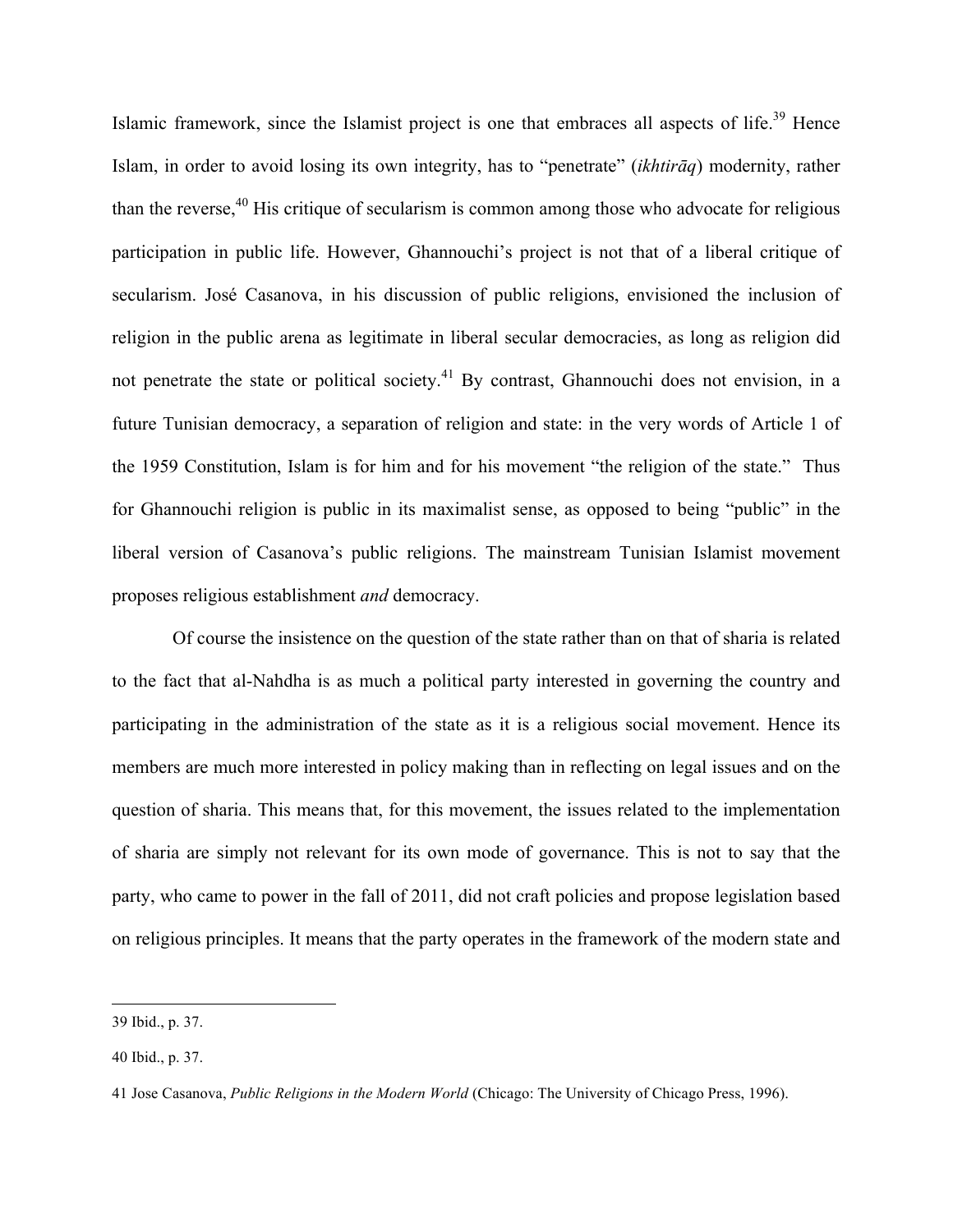insists on using more secular concepts than "sharia"—such as popular will, democracy, and electoral participation—and modern concepts such as "religion" to speak about its own political project.<sup>42</sup> However, the relationship between the state and religion remains ambivalent in the thought of al-Nahdha's activists. On the one hand, they clearly articulate a desire to liberate religion from state domination: the first 2011 post-revolutionary issues of their weekly journal *al-Fajr* contained several articles demanding "the liberation of the mosques."<sup>43</sup> On the other hand, they also insist that the state must organize (*tanzīm*) religion without controlling it.<sup>44</sup>

For al-Nahdha, liberation of Islam from the control of the state does not mean separation of state and religion, or even neutrality on the part of the state towards religion, in the way that liberal secularism is understood at least theoretically. The state Ghannouchi envisions is a civil and democratic state, but it must engage with religion in specific ways, to organize it, but also to *implement* it. Ghannouchi's liberation of Islam from the state occasions no rupture between them. Rather, the state is put at the service of religion, and it is up to those democratically elected to govern the state and to define the ways in which this "service" operates. It is striking that Ghannouchi does not speak of implementing sharia (*tatbīq al-shari'a*, a phrase widely used by other Islamist movements), but rather of "Islamic implementation" (*tatbīq islāmī*), a concept on which he does not elaborate and that allows him to avoid tackling the issue of sharia.<sup>45</sup> Ghannouchi's writings on the Personal Status Code are also brief, but they illustrate his focus on

 <sup>42</sup> On the modern concept of religion, see Talal Asad, *Genealogies of Religion, discipline and Reasons of Power in Christianity and Islam* (Baltimore: John Hopkins University Press, 1993).

<sup>43</sup> For instance, Muhammad Chadhili Bukhari, "ḥattā lā tataḥawwala al-masājid ilā qamīs 'uthmān," *Al-Fajr* 3, April 22, 2011, 5.

<sup>44</sup> Interview with Ajmi Lourimi, member of the Political Bureau of the Nahdha Party, Tunis, June 9, 2011.

<sup>45</sup> R. Ghannushi, 32 and 45.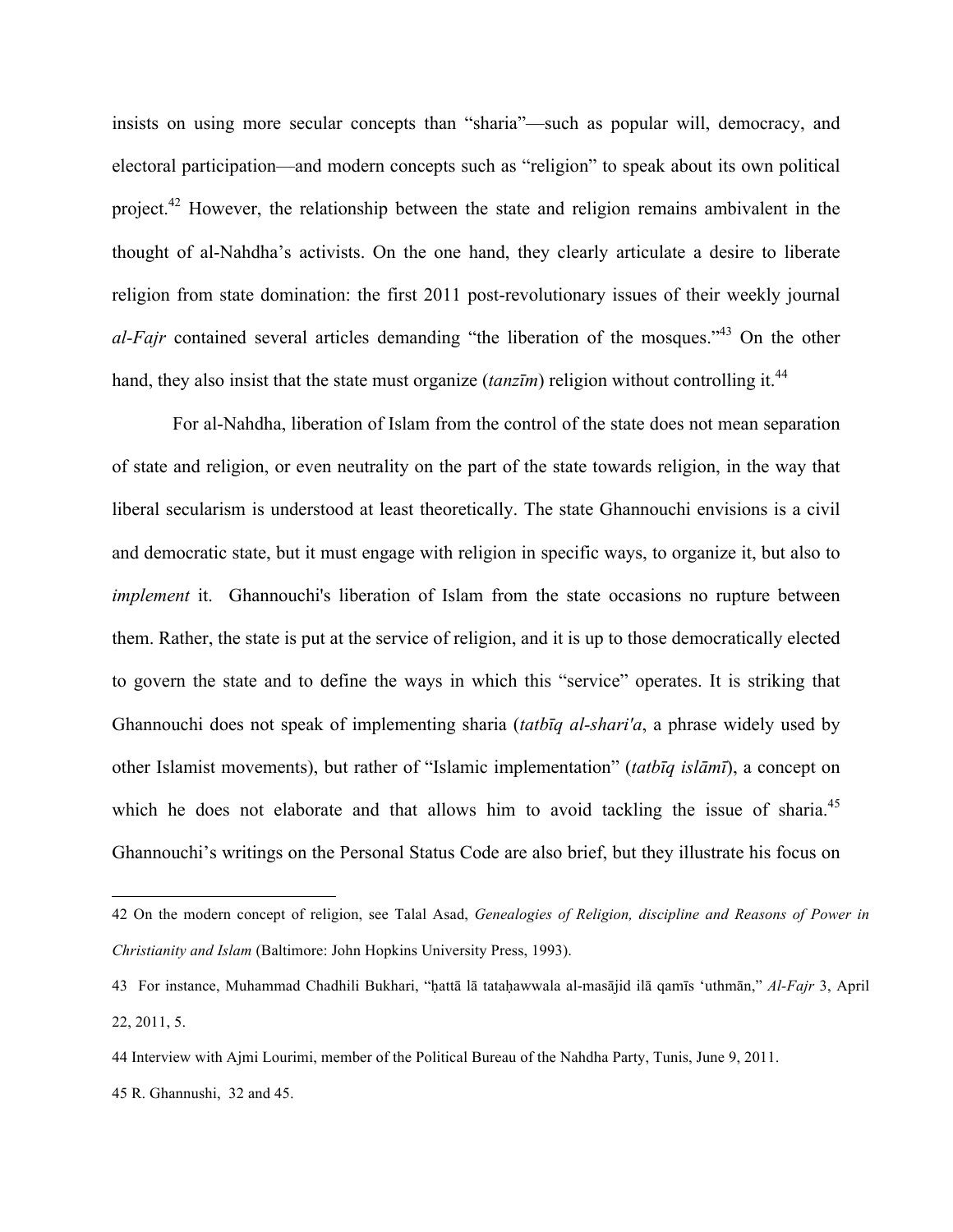the issue of state establishment of religion rather than on legal matters. His critique of the 1956 Personal Status Code was not a critique of the substance of the law *per se*. As such, it strikingly contrasted with the criticism of the PSC by Shaykh Djait who focused on the content of specific articles of the Code.

Ghannouchi developed a more sociological approach to what the PSC meant for Tunisian society broadly:

Bourguiba's regime, charmed with the West … violently destroyed the pillars of ancient society, without discerning the good from the bad. He was convinced that the emancipation of women was the best way to participate in civilization. Then came the Personal Status Code. It was not merely a set of laws that reformed the legal status of women, but it came accompanied and followed by a revolution that stormed ancient society in its entirety.<sup>46</sup>

Ghannouchi was not against the Code itself, but rather against the broader transformation of Tunisian society that the state had initiated with the PSC and other modernization policies. Although this critique of state policies is central in the writings of al-Nahdha activists, it does not lead them to deepen their reflections about the legitimacy and the practical operations of religious establishment: How would their party, if it came in power, make the state "Muslim"? This question, rather than the issue of sharia and sharia's content, has animated the debate between secularist and Islamist activists after the uprisings of 2010-2011 and the departure of Ben Ali. In that sense, sharia has remained as implicit as it used to be.

 <sup>46</sup> Rashid Ghannushi, *al-mar'a bayna al-qur'ān wa wāqi' al-muslimī<sup>n</sup>* (Tunis: Maṭba'aṭ tūnis qartāj, n.d.), 18.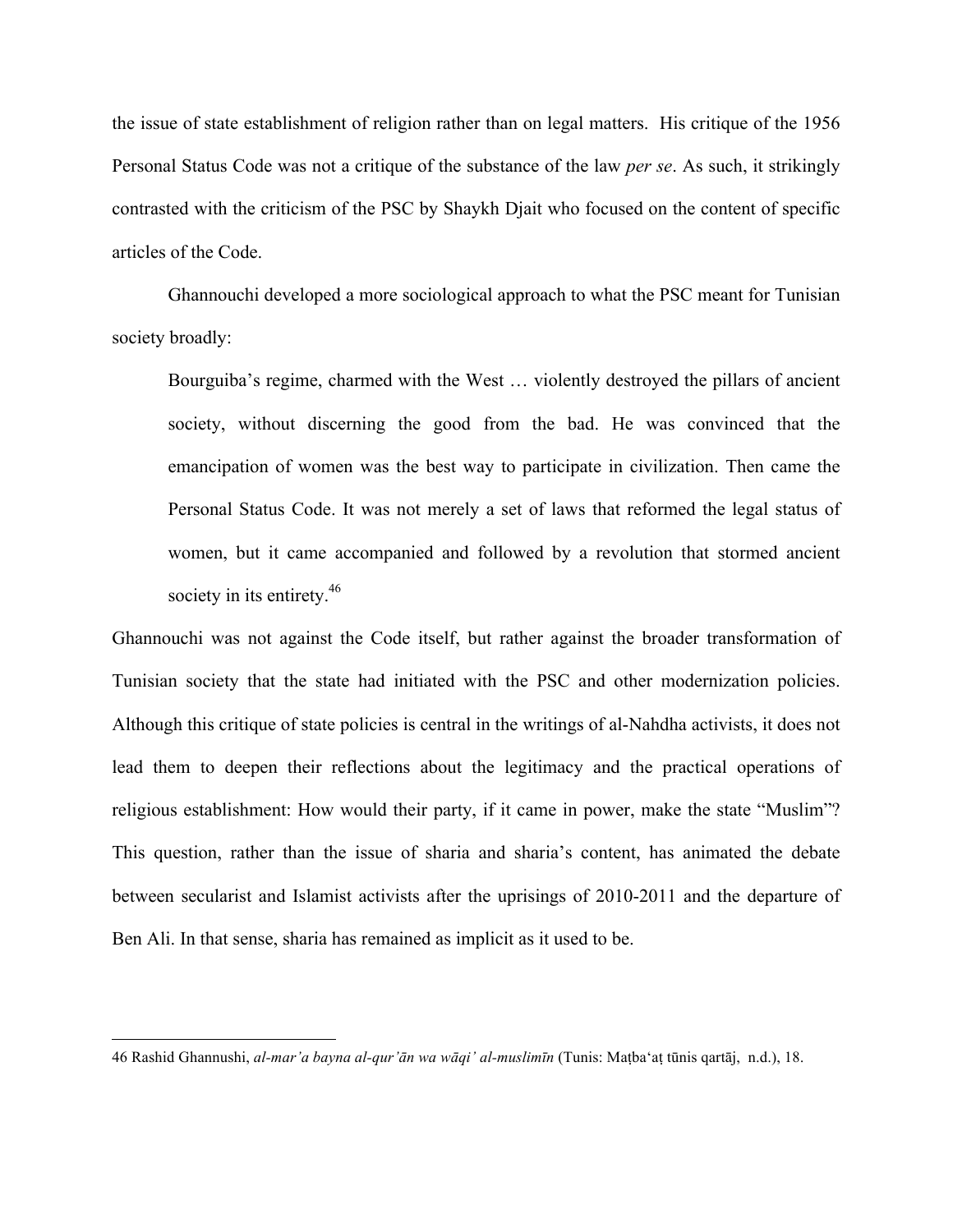#### **III. Varieties of Religious Establishments in Post-revolutionary Tunisia**

During the weeks following January 14, 2011, the interim government charged the Committee for Political Reforms (CPR) with proposing a path for the political transition. Ben Ali had announced its creation in his speech to the nation on January 13. Its tasks included drafting any necessary new legal articulations, such as amendments to the Constitution or laws on political parties, elections, and the press. Headed by Yadh Ben Achour, a well-known Tunisian expert on public law and Muslim political theory, the CPR was a small and independent committee of experts. On February 3, 2011, commenting on the tasks of the CPR in a televised interview, Yadh Ben Achour declared that he approved the election of a Constituent Assembly and the foundation of a "second republic."<sup>47</sup>

According to Ben Achour the laws organizing politics were in need of a radical transformation since it was under a well-tailored legal apparatus that authoritarianism had operated since independence. In particular the previous regimes successively revised the Constitution and the laws regulating the press and the political parties to further their authoritarian agendas. There needed to be "a new state," a concept that al-Nahdha's Islamists agreed with. The point was reiterated to me by Ajmi Lourimi, a member of al-Nahdha party's Political Bureau, during our meeting on June 9, 2011. However, Ben Achour added, one law remained central, and could not be put into question because it was "the real constitution of Tunisia": the 1956 Personal Status Code. It was, he insisted, the first legal text of independent Tunisia and became law before the Constitution of 1959 was proclaimed. Its principles constituted a "republican gain" (*maksab jumhūrī*).

 <sup>47</sup> Yadh Ben Achour, interview on Nessma TV, February 3, 2011.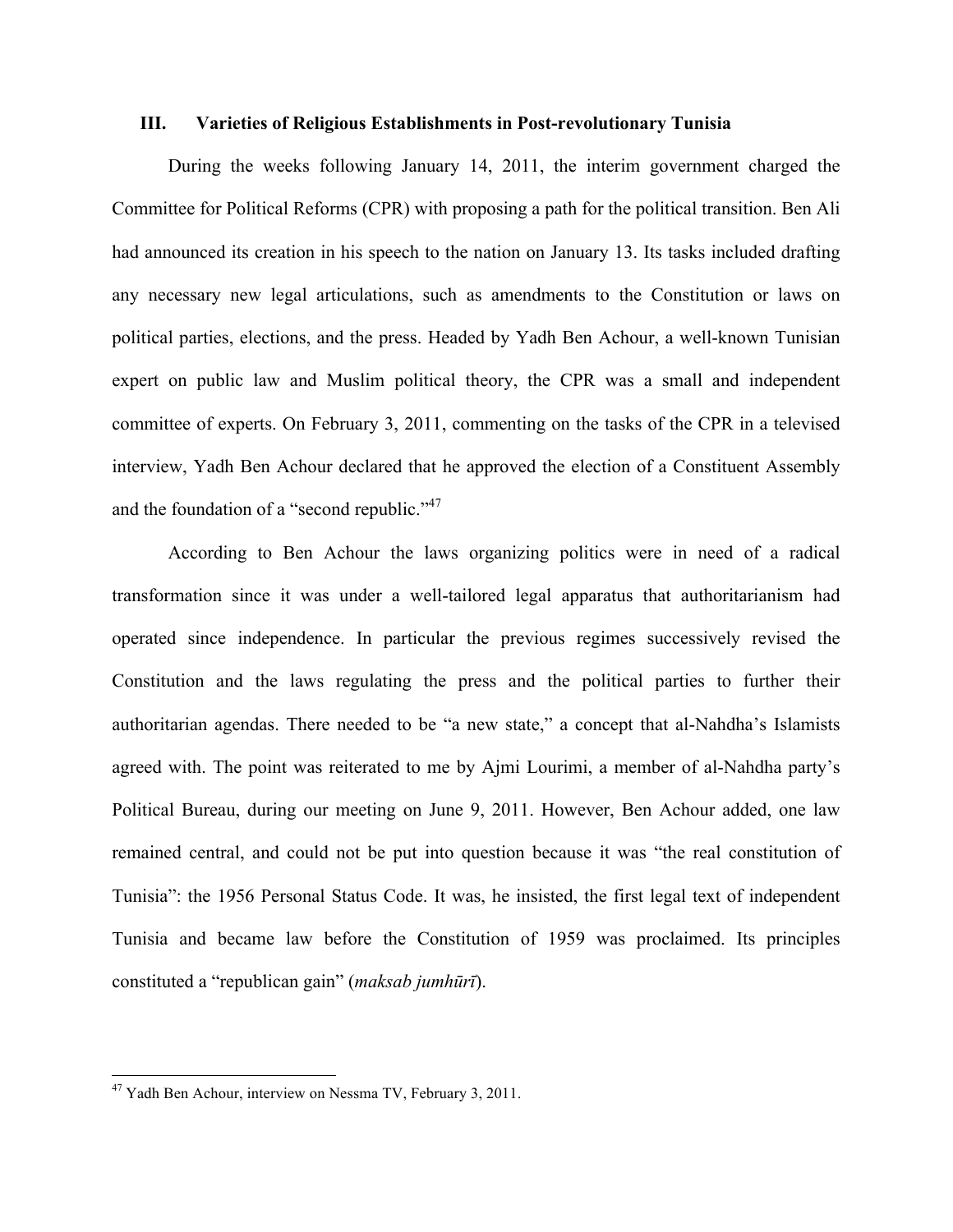But the Tunisian people were "not yet at the level of the PSC": "How can we improve relationships within the family? We need decades! The Code is comparable to the first Tunisian constitution. It would be a mistake [to change it]. What if a [political] party obtained the majority of seats and wanted to change it? We should say: there are principles we cannot change."<sup>48</sup> Ben Achour, grandson of Shaykh al-Tahar Ben Achour, who had acquiesced to the Personal Status Code in 1956, looked at the PSC as more progressive than the people it sought to change and regulate. For him the Code had been established by Bourguiba in order to transform Tunisian family and society. It had to serve as a tool for social engineering, but had not entirely accomplished its task yet.

According to Yadh Ben Achour, the PSC's "primeval" status in the chronology of the legal history of independent Tunisia and its comparability to a constitutional text made it an inalterable law that needed to remain a solidly and broadly legal foundation in post Ben Ali Tunisia. It is noteworthy that in the same interview Ben Achour also declared that Article 1 of the 1959 Constitution stating that Islam is the "religion of the state" should remain in the future constitution. While he did not elaborate upon his understanding of this article's meaning, he insisted on what he viewed as two central pillars in the legal future of Tunisia: women's rights and Islam as the state's religion, a position that converged with the state reformist options that President Bourguiba and his entourage had chosen since the independence of Tunisia.

During the year 2011, a period of political instability and uncertainty, when politicians and activists were looking for and vigorously debating possible paths to democratic transition, the themes of the Personal Status Code and of "the relationships between religion and the state" were at the forefront of public debates. They seemed tightly connected and were becoming at

 <sup>48</sup> Yadh Ben Achour, interview on Nessma TV, February 3, 2011.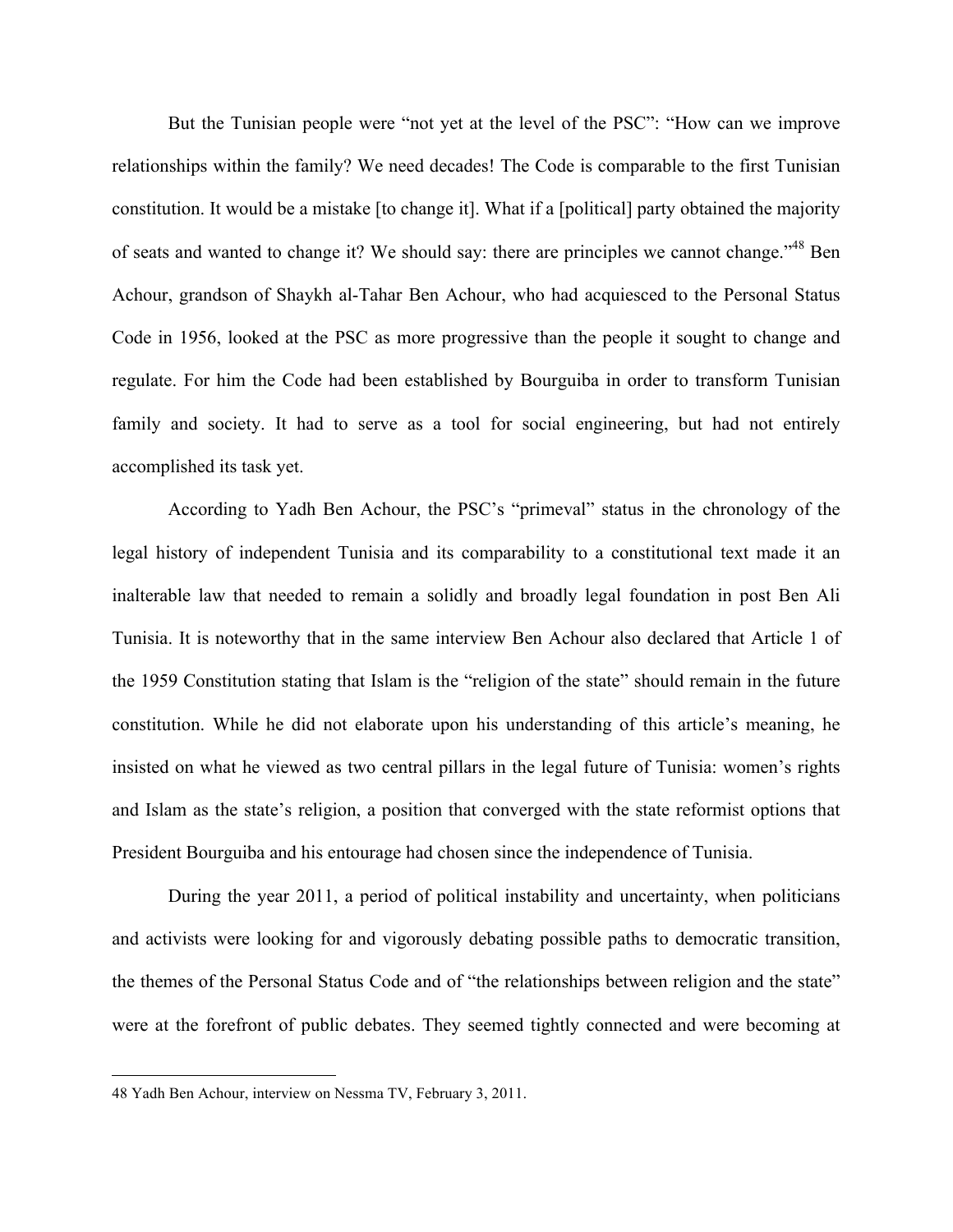least as prominent as issues such as the economy, the independence of the justice system, the separation of powers, or human rights. Opinion articles, televised debates, street demonstrations, and opinion polls expressed deep-seated anxieties about these two issues. Women's rights and the relationship between state and religion were seen as interconnected and as central to the definition of the constitutional and political future of Tunisia. This was because the post-colonial state had originally defined and shaped "Islam" and "women rights" as two domains essential for its authoritarian fashioning of society. The PSC in particular was seen as "exceptional" by Tunisian politicians and legal scholars. It was seen as standing out among all other family codes in the Arab world. 49

Women's progress and Islam, as expressed in legal narratives, were indeed two foundational elements in the construction of the post-colonial state. There were continuities with the French colonial endeavors to reform law and liberate women from traditional Tunisian mores such as the wearing of the veil and seclusion.<sup>50</sup> From the modernist and secularist Tunisian state elites' point of view, the state drew its identity from Islam *and* protected women's rights through its legislative enterprises. During the post-colonial period, this progressive agenda went hand in hand with an authoritarian one: Islam was under the regulatory control of the state, which shaped its meaning and the authorized locations of its manifestations. Feminism was also a narrative that was the prerogative of the state whose elites mobilized women at its service.<sup>51</sup> It was not just that

 <sup>49</sup> Sana Ben Achour, "Le code tunisien du statut personnel 50 ans après: les dimensions de l'ambivalence," *L'Année du Maghreb* II (2005-2006) : 55-70.

<sup>50</sup> See Malika Zeghal, "Veiling and Unveiling Muslim Women: State Coercion, Islam, and the 'Disciplines of the Heart,'" in *The Construction of Belief. Reflections on the Thought of Mohammed Arkoun*, ed. Aziz Esmail and Abdou Filali-Ansary (London: Saqi Books, 2012), 127-149.

<sup>51</sup> Sana Ben Achour, "Le code tunisien."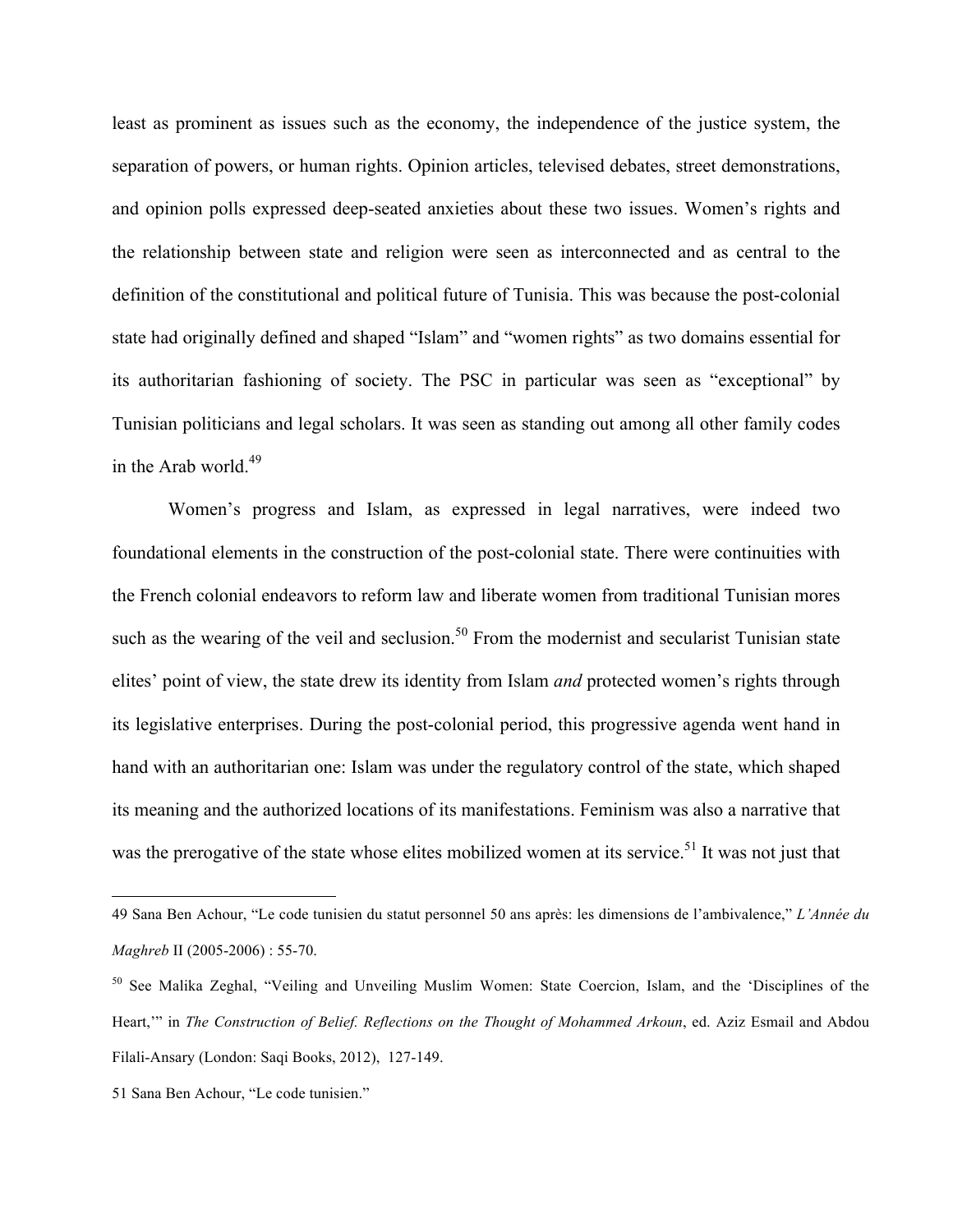these two domains had to be protected, but, more essentially, they fell under the control of the state, which guaranteed their permanence through an exercise of authority. Each of these domains defined the limits of the other: women's rights countered conservative interpretations of Islam, and Islam limited women's rights. The state, as guardian of both domains, could therefore control each one of them with the help of the other.

After the revolution of January 14, 2011, as the state's authority was weakened and often put into question by a recalcitrant civil society, the principles at the foundation of the PSC and Article 1 of the 1959 Constitution were at stake. The Islamists, in particular, drew the public's attention to the fact that the modernist character of the previous regimes' state policies had been, for more than 50 years, related to authoritarianism. However, it is quite remarkable that the issue of sharia law was purposely marginalized by the dominant political elites in favor of the larger idea of "Islam" as the "religion of the state."

Since democracy is now the declared project of both Islamists and secularists, it is important to address how they all envisioned religious establishment in a democratic state. A few months after the departure of Ben Ali, the responses to this question varied, but it is possible to differentiate between the two camps' positions. Among al-Nahdha's Islamists the prevailing and official view was that "Islam is the religion of the state" in the sense that the identity of Tunisia as a country is Islamic, the majority of its citizens being Muslim. According to Ajmi Lourimi,

> We found this article [Article 1 of the 1959 Constitution] in front of us. It does not pose a problem. There is little contention around this. There is a minority that is afraid that if the government changes and if there is a new majority that takes over, article 1 will be used to change the laws. These fears have no basis, because this article only gives an identity to the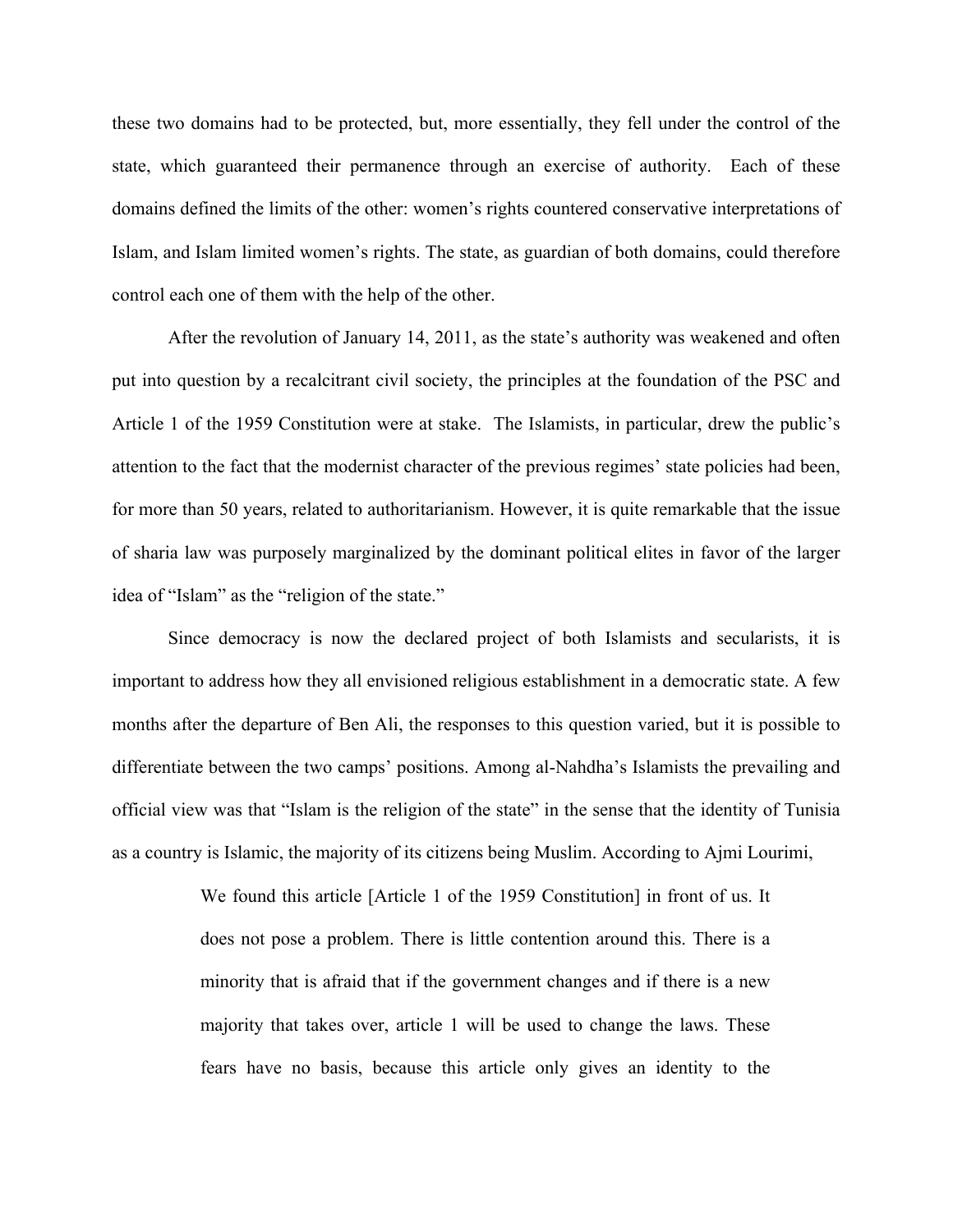Tunisian people, to the political aspect of Tunisia, and to Tunisian society. Even in France there are discussions about the identity of the people. We see that on television. European politicians discuss it. They discuss the flag, the values, their own history. … In the end, when we speak about identity, Europe remains Christian in its history, Christian in its civilization, in particular when defining itself *vis-à-vis* Islam. This is a matter for discussion: how is the regime of Republican France going to deal with Muslims? Is there going to be integration? What about the religious symbols of Islam? This is what is discussed. There is a way in which the French Republic will adapt. And this happens even in regimes that are secular. 52

According to Lourimi, Article 1 defined the identity of Tunisia.

Lourimi asserted that any state, even a secular one, necessarily engages with religion when dealing with identity matters: "In the end, when we speak about identity, Europe remains Christian." In particular, for Lourimi, the Tunisian state must organize Islam administratively: it must continue to provide and maintain religious structures such as mosques, religious education in public schools, the administration organizing the pilgrimage to Mecca, etc. However, it should not have its say in the content of religious narratives and interpretations, which should be freely produced. For example, religious authorities should be dissociated from the state, and even elected by the people, according to Lourimi.<sup>53</sup> For him, since al-Nahdha envisions the state as a

 <sup>52</sup> Interview with Ajmi Lourimi, Tunis, June 9, 2011.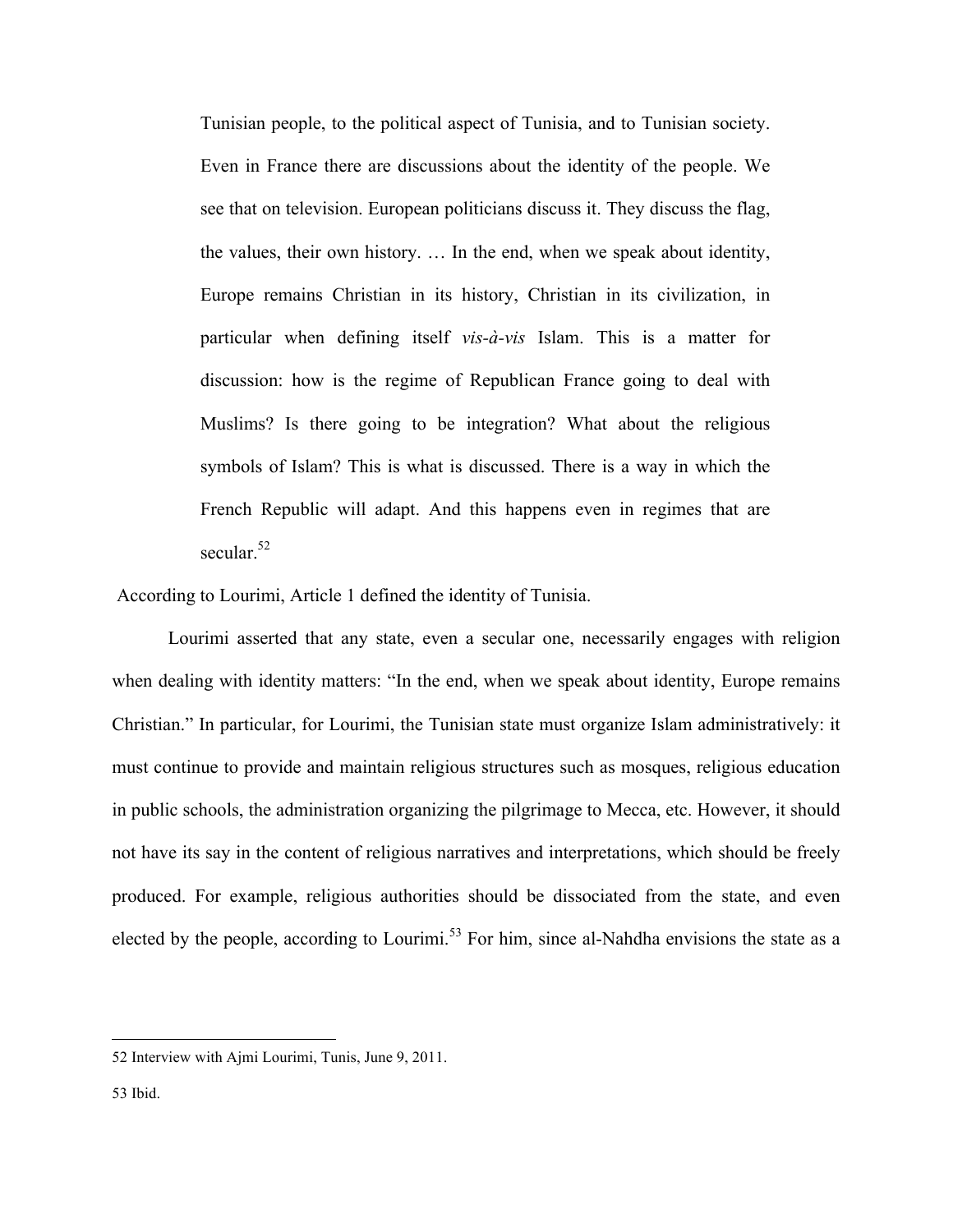civil state and not a theocracy, democracy and religious establishment should lead to a "liberated" public Islam, with no religious monopoly by the state or by any political party.

Lourimi presented a liberal conception of religious establishment that allows space for individual religious and political rights, but diminished with a certain irony the secularists' own insistence on their liberty to conduct their personal lives—which he reduced to their alimentary habits and their dress—in the way they see fit:

> I am interested in Habermas who has written on these issues. He says that secularism diminishes the religious perspective and excludes (*iqsā'iyya*) religion from the public space … In Israel, it is not the case that citizenship is separated from religion. There are religious parties and secularist parties. All have the same status. They can even collaborate and ally. If society is pluralist, this can work and religious parties can be legal and legitimate. We have the legal and political framework. There is a set of values that are not negotiable: the individual's right to life, expression, political participation, and work. These are the main basic principles that will prevent us to go back, to go back to barbarism, to tyranny (*zulm*) ... This is why the fears [on the part of the secularists] are not legitimate according to me. The Islamist movements are afraid *for* Islam, and the secularists are afraid *of* Islam. And the secularists are afraid for their own individual way of life. They are afraid for their own individual rights. But their fears are not about political rights, or citizenship rights, or religious rights. They are afraid not to be able to buy their wine, not to be able to dress the way they want.<sup>54</sup>

54 Ibid.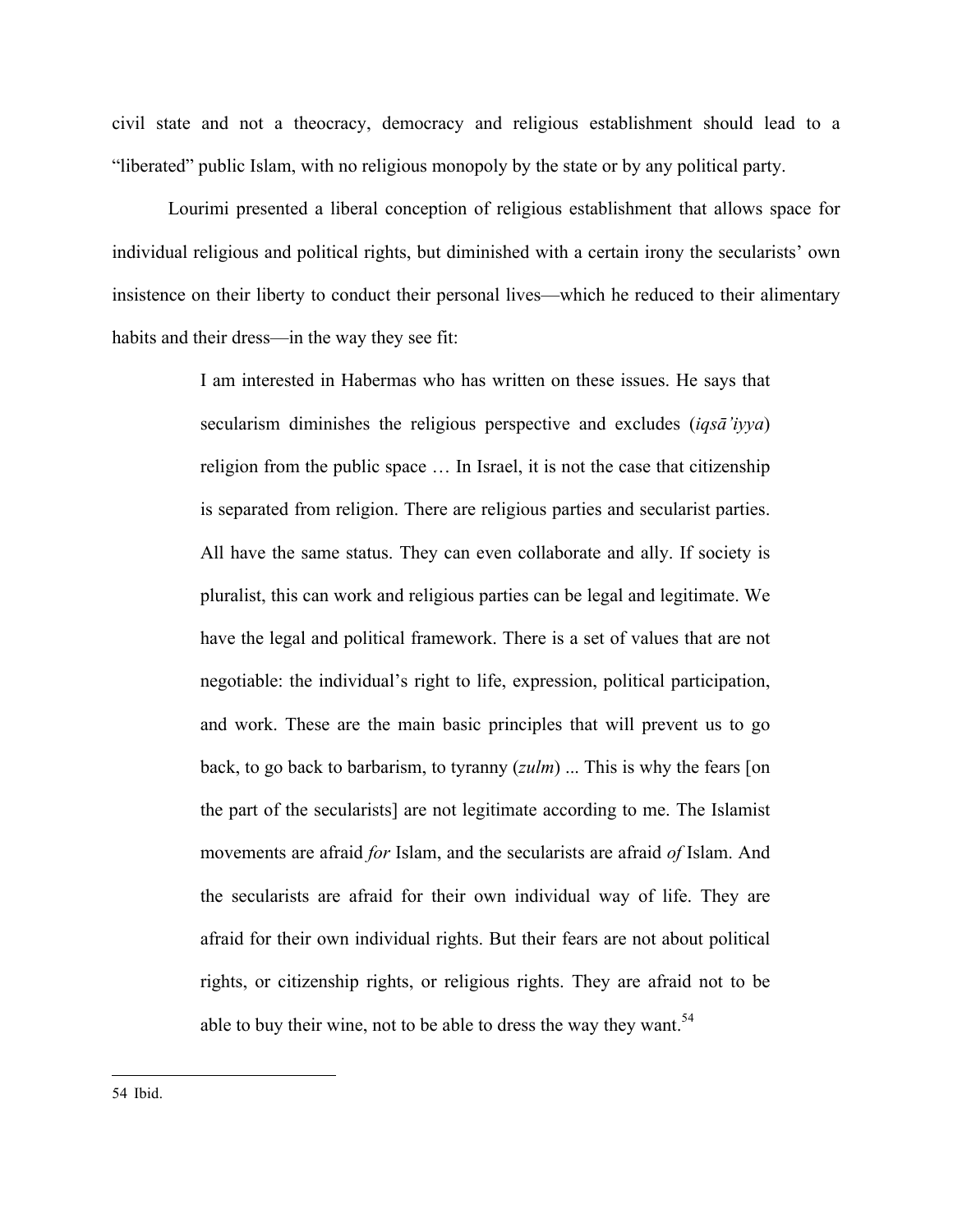This characterization of secularists as not interested in defending individual political rights is certainly an exaggerated description, especially coming from Lourimi, who collaborated in the October 18 movement, a coalition started in 2005 between members of secular left parties and al-Nahdha. Indeed, in the same interview, he also described to me al-Nahdha's political alliance with the activists of the secular left before the revolution and his respect for the latter. However, it is instructive that the Islamists see the secularists as not protecting human rights in general, but rather as safeguarding a way of life that Islamists often associate with Western modernity, in particular French culture and mores (alcohol consumption and western dress).

Tunisian secularists, on the other hand, want a "secular establishment of Islam"—that is, a secular society without separation of state and religion. For them true democracy, in the context of establishment, will be enough to guarantee that religion does not contradict individual rights. Riadh Guerfali, whom I quoted earlier in this chapter, drew a difference between laïcité and secularism that echoed Lourimi's comparison between the French and Israeli systems. He also distanced himself from the French model of laïcité:

> Laïcité is a total rupture between the state and religion. Contrary to laïcité, secularism needs, in order to succeed, the affirmation of a relationship between state and religion … What will be the meaning of 'Islam religion of the state' in the future constitution of Tunisia? We still doubt that this phrase could be defined precisely. Since January 14, 2011, we know what it cannot be: it must not go against what Tunisians died for… that is the demand that the dignity of persons be respected. This dignity cannot be detached from the respect of fundamental freedoms and from the guarantees that protect the citizen in a democratic state. To summarize, the meaning that we give to the statement that Islam is "the religion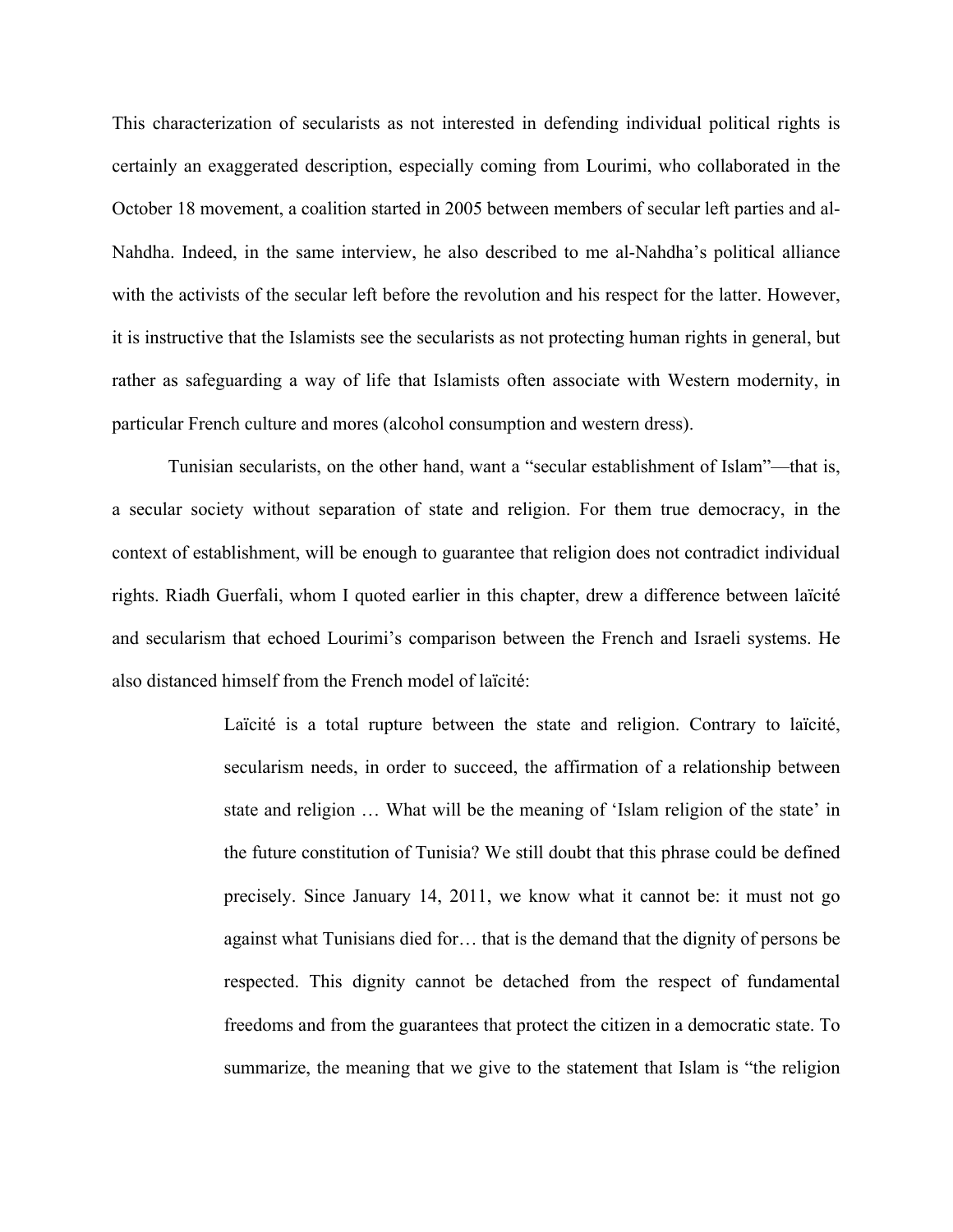of the state" does not matter. What is non-negotiable after January 14 is that this principle's meaning must not contradict these freedoms. And this is already a crucial definition ... There is no need to eliminate from the constitution the statement that will allow the state to control the religious field, but there is a need to consolidate the necessary laws that will allow us to have a secularized democracy.

To make even clearer the secularist project of a religious establishment in a democratic Tunisia he wrote, "By appropriating religion, we will keep a more or less tight control on the religious field so that it does not contradict the democratic project."<sup>55</sup>

Very few politicians in Tunisia envision the possibility of separating religion and the state. However, as we saw, there are two different perspectives on religious establishment in Tunisia. The Islamists' vision is that of an establishment that liberates religion from the tight control of the state but keeps it under its protection. This vision will leave open spaces for narratives on the continuity between the secular law and sharia, similar to those of the previous regimes. It is noteworthy that Rached Ghannouchi, right after coming back from exile, declared that he accepted the Personal Status Code because it mostly derived from sharia. However, when the Islamists came to govern the state in November 2011, sharia was not made more explicit. Al-Nadha envisioned religious establishment as protective of "sacred values" (*muqaddasāt*) when one of the party's representatives in the Constituent Assembly drafted a bill in favor of penalizing offenses to "sacred values." In that sense they were in perfect continuity with the

<sup>55</sup> Riadh Guerfali, ""L'islam religion d'Etat," Disposition constitutionnelle guarante du processus séculariste de la démocratie tunisienne," March 31, 2011, http://nawaat.org/portail/2011/03/31/islam-religion-detat-dispositionconstitutionnelle-garante-du-processus-seculariste-de-la-democratie-tunisienne/ (accessed July 22, 2011).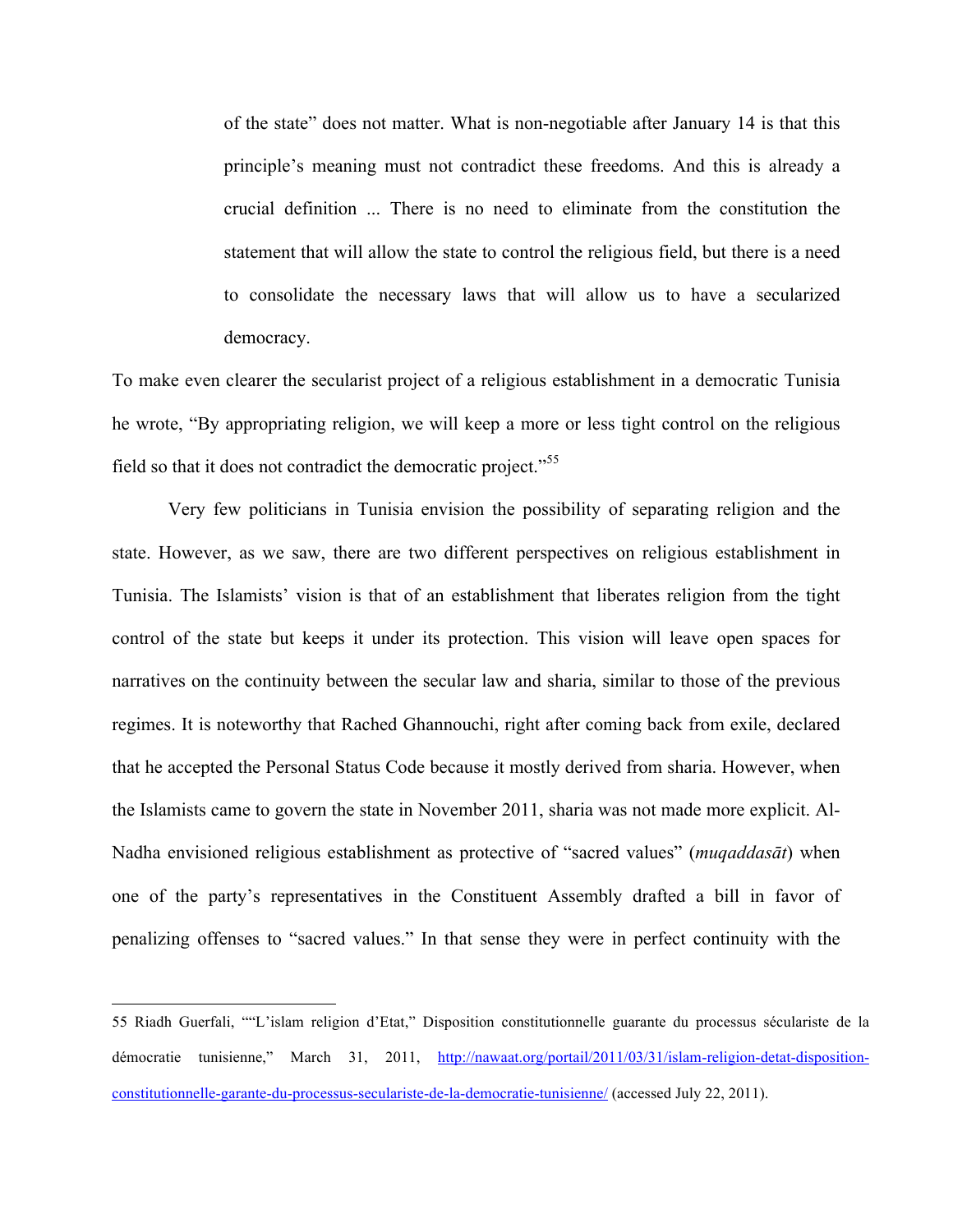press law of 1975, used by the previous regime, which stated that "belittling the dignity (*nayl min karāma*) of an authorized religion" was a criminal offense (article 48). 56

For the Islamists freedom has its limits, which are set by Islamic values. For the secularists, on the other hand, the interpretation of establishment is one that will allow control of religion by the state and the silencing of any sharia-based project. In that sense secularists do not differ much from either of the previous political regimes of Tunisia in their definition of religious establishment. Even though they agree with Islamists on the project of democracy, they still envision the state as the strongest regulator and restrainer of religion. While they want establishment to take place in a democratic framework, they do not seem to think that state control of religion can impair democracy. This does not mean that secularists are antidemocratic, but rather that they are not ready to accept all the consequences of religious freedom. That is, they are not prepared to embrace the effects of a liberal secularism that would allow the nation's whole range of religious actors and organizations to operate freely in the public sphere.

This Tunisian brand of secularism is at odds with a vast literature that describes secularism as necessarily coextensive with "liberalism."<sup>57</sup> Indeed, as the Tunisian example shows, the exclusion of religion from the public sphere can take place through religious establishment and this even under an authoritarian regime such as before January 14, 2011. What is even more striking is that Tunisian secularists, who declare their attachment to democracy, are not ready to "liberalize" the religious sphere in the name of individual freedoms for fear that it

 <sup>56</sup> Law no 1975-32 ("*majallat al-sahafa*") published in *al-ra'id al-rasmi li'l-jumhuriyya al-tunisiyya*, 29 (April 29, 1975), 992-999.

<sup>57</sup> See in particular Talal Asad, *Formations of the Secular. Christianity, Islam, Modernity* (San Jose, CA: Stanford University Press, 2003).